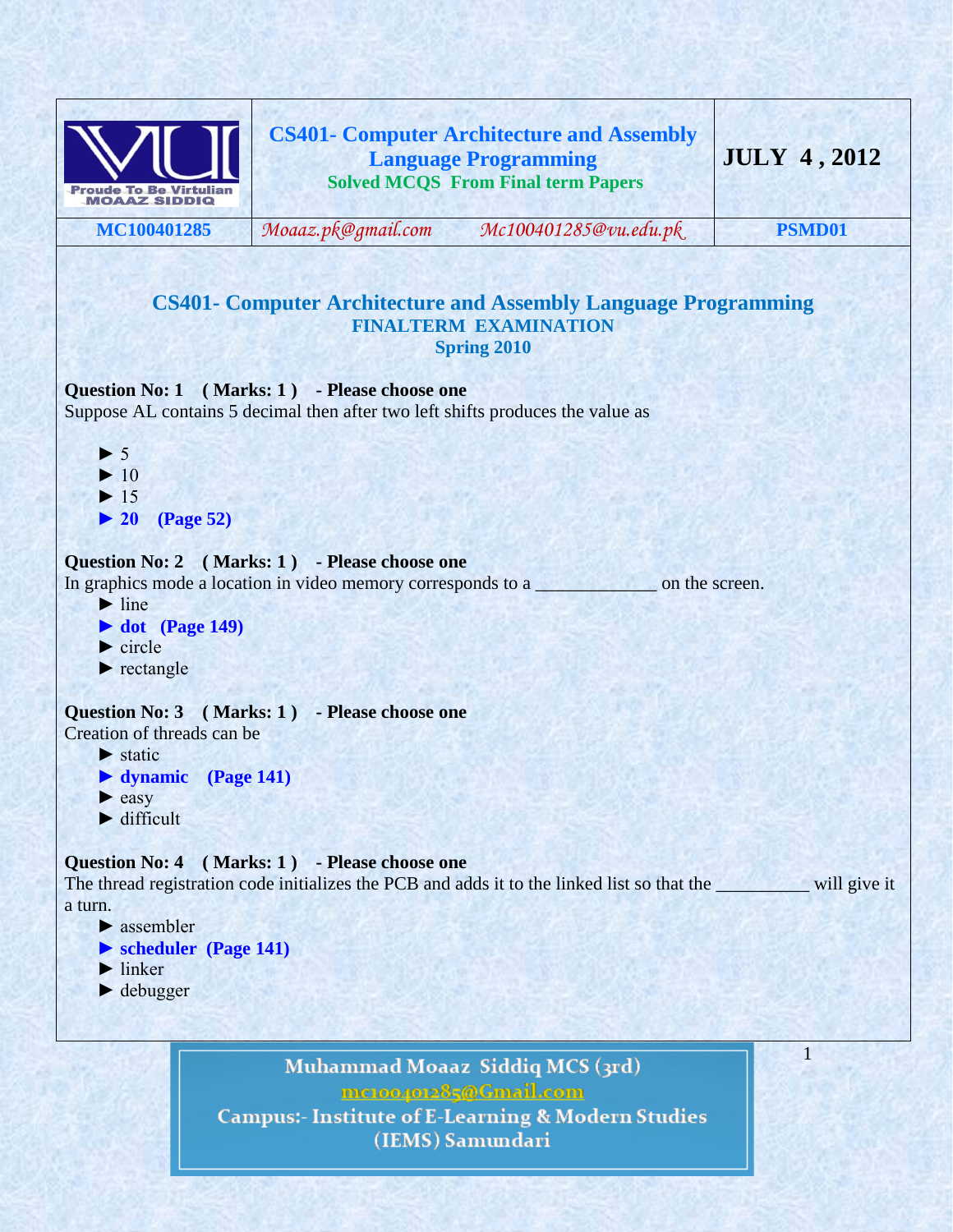```
Question No: 5 ( Marks: 1 ) - Please choose one
VESA VBE 2.0 is a standard for 
     ► High resolution Mode (Page 180)
     ► Low resolution Mode
     ► Medium resolution Mode
     ► Very High resolution Mode
Question No: 6 ( Marks: 1 ) - Please choose one
Which of the following gives the more logical view of the storage medium
     ► BIOS
     ► DOS (Page 155)
     ► Both
     ► None
Question No: 7 ( Marks: 1 ) - Please choose one
Which of the following IRQs is derived by a key board?
    \blacktriangleright IRQ 0
     ► IRQ 1 (Page 114)
    \blacktriangleright IRQ 2
    \blacktriangleright IRQ 3
Question No: 8 ( Marks: 1 ) - Please choose one
Which of the following IRQs is used for Floppy disk derive?
    \blacktriangleright IRQ 4
    \blacktriangleright IRO 5
     ► IRQ 6 (Page 114)
    \blacktriangleright IRO 7
Question No: 9 ( Marks: 1 ) - Please choose one
Which of the following pins of a parallel port connector are grounded?
    \blacktriangleright 10-18
     ► 18-25 (Page 125) 
    \blacktriangleright 25-32
    \blacktriangleright 32-39
Question No: 10 ( Marks: 1 ) - Please choose one
The physical address of IDT( Interrupt Descriptor Table) is stored in
     ► GDTR
     ► IDTR (Page 182)
     ► IVT
     ► IDTT
```
Muhammad Moaaz Siddiq MCS (3rd) mc.compress@Gmail.com **Campus:- Institute of E-Learning & Modern Studies** (IEMS) Samundari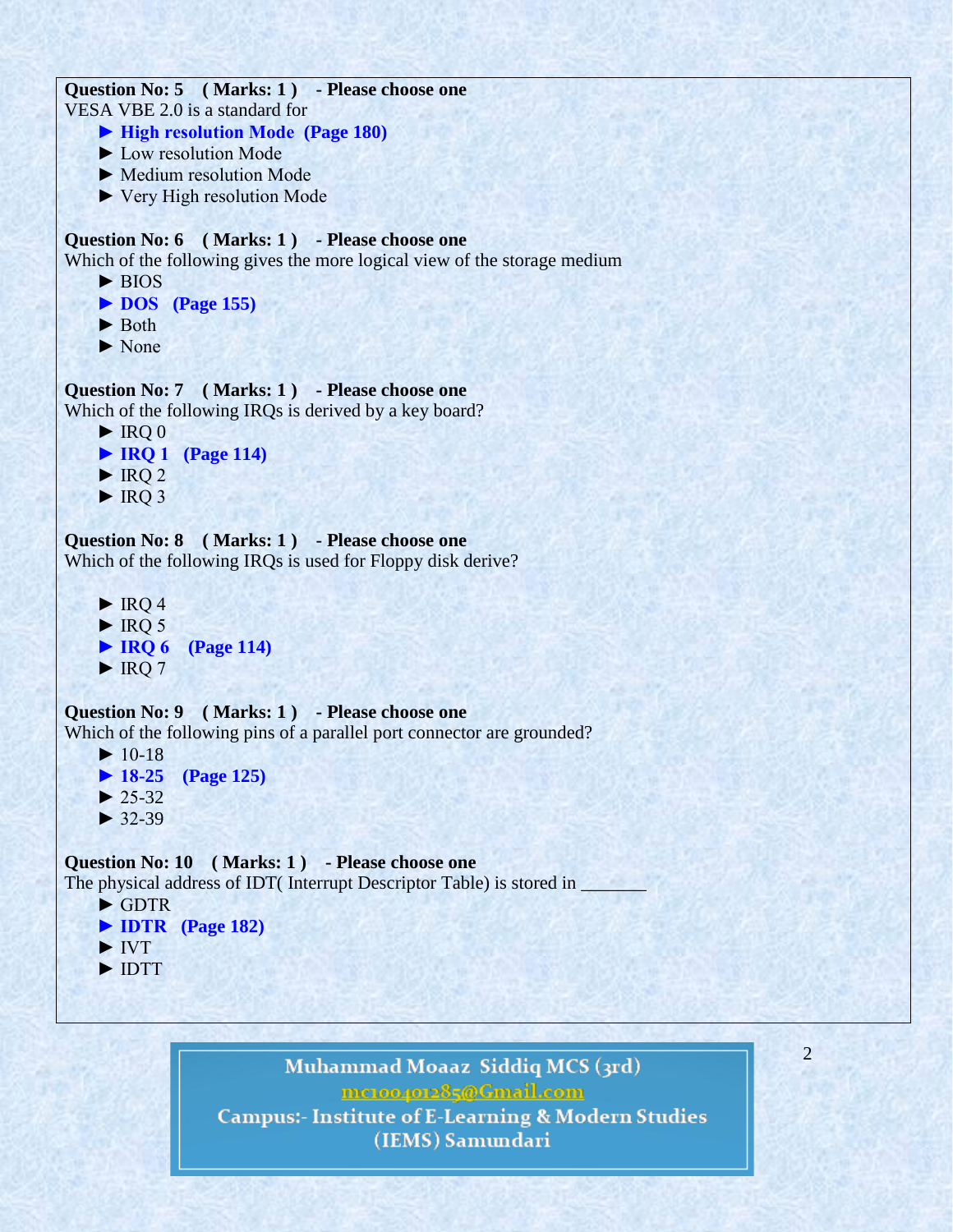## **Question No: 11 ( Marks: 1 ) - Please choose one**

In NASM an imported symbol is declared with the ............................ while and exported symbol is declared with the............................

- ► Global directive, External directive
- **► External directive, Global directive (Page 189)**
- ► Home Directive, Foreign Directive
- ► Foreign Directive, Home Directive

### **Question No: 12 ( Marks: 1 ) - Please choose one**

In 68K processors there is a ........................ program counter (PC) that holds the address of currently executing instruction

- $\blacktriangleright$  8bit
- $\blacktriangleright$  16bit
- **► 32bit (Page 191)**
- $\blacktriangleright$  64bit

## **Question No: 13 ( Marks: 1 ) - Please choose one**

To reserve 8-bits in memory \_\_\_ directive is used.

- **► db (Page 25)**
- ► dw
- $\blacktriangleright$  dn
- ► dd

#### **Question No: 14 ( Marks: 1 ) - Please choose one**

In the "mov  $ax, 5$ " 5 is the operand.

```
 ► source (Page 18)
```
- $\blacktriangleright$  destination
- ▶ memory
- $\blacktriangleright$  register

#### **Question No: 15 ( Marks: 1 ) - Please choose one** RETF will pop the segment address in the

- **► CS register (Page 72)**
- ► DS register
- $\triangleright$  SS register
- $\blacktriangleright$  ES register

# **Question No: 16 ( Marks: 1 ) - Please choose one**

For the execution of the instruction "DIV BL", the implied dividend will be stored in



# Muhammad Moaaz Siddiq MCS (3rd) mctoo4ot285@Gmail.com **Campus:- Institute of E-Learning & Modern Studies** (IEMS) Samundari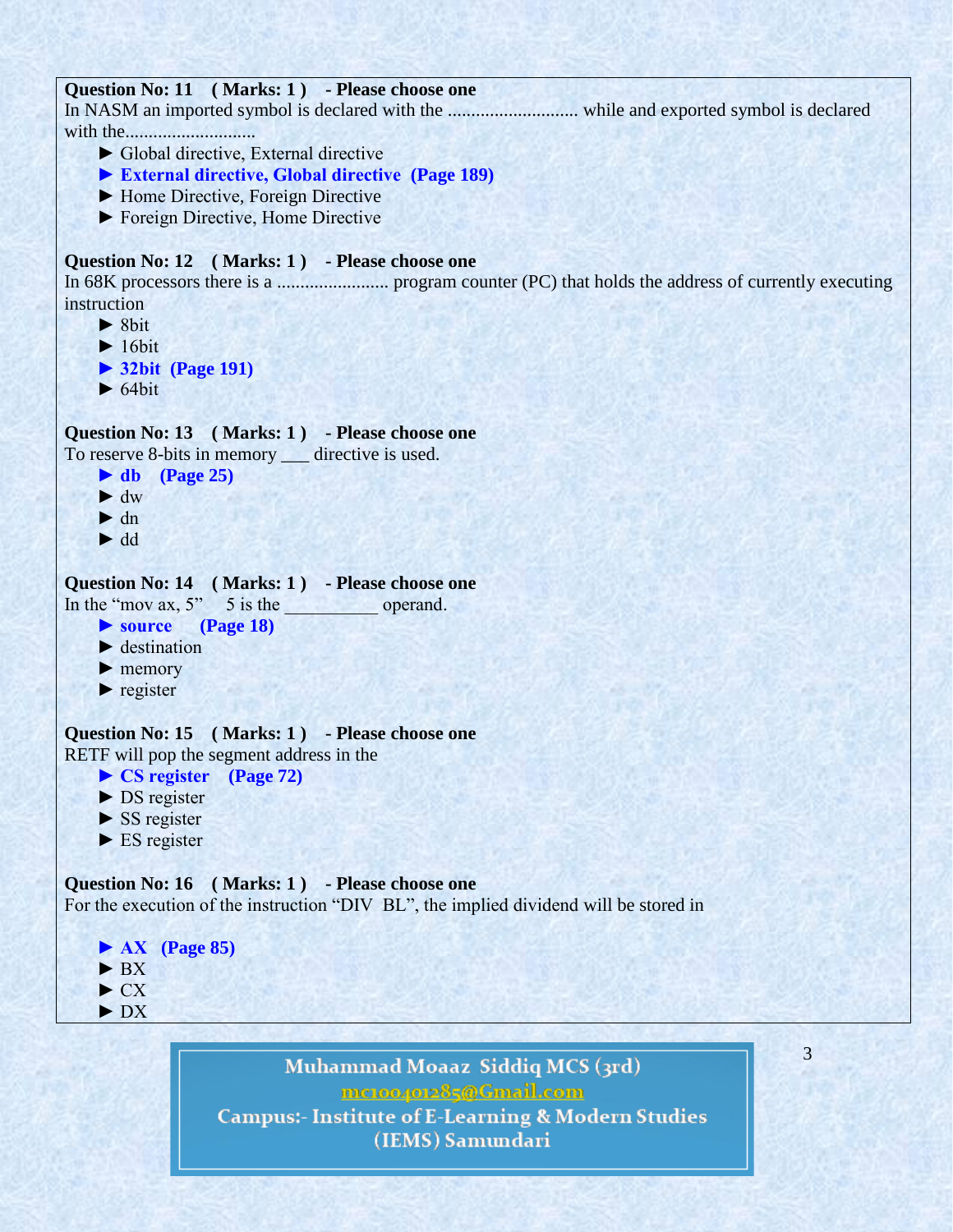```
Question No: 17 ( Marks: 1 ) - Please choose one
```
When a number is divided by zero "A Division by 0" interrupt is generated. Which instruction is used for this purpose

- $\blacktriangleright$  INT 0
- $\blacktriangleright$  INT 1
- $\blacktriangleright$  INT 2
- **► This interrupt is generated automatically (Page 107)**

# **Question No: 18 ( Marks: 1 ) - Please choose one**

INT 21 service 01H is used to read character from standard input with echo. It returns the result in register.

```
 ► AL (Page 152)
 ► BL 
 ► CL
```
► BH

**Question No: 19 ( Marks: 1 ) - Please choose one**

BIOS sees the disks as

- ► logical storage
- **► raw storage (Page 155)**
- $\blacktriangleright$  in the form of sectors only
- $\blacktriangleright$  in the form of tracks only

# **Question No: 20 ( Marks: 1 ) - Please choose one**

In 9pin DB 9, which pin number is assigned to CD (Carrier Detect)?

 **► 1 (Page 171)**  $\blacktriangleright$  $\blacktriangleright$  $\blacktriangleright$ 

## **Question No: 21 ( Marks: 1 ) - Please choose one** In 9pin DB 9, Signal ground is assigned on pin number

```
\blacktriangleright 4
 ► 5 (Page 171)
\blacktriangleright 6
\blacktriangleright 3
```
**Question No: 22 ( Marks: 1 ) - Please choose one** In 9pin DB 9, RI (Ring Indicator) is assigned on pin number



Muhammad Moaaz Siddiq MCS (3rd) mc.compress@Gmail.com **Campus:- Institute of E-Learning & Modern Studies** (IEMS) Samundari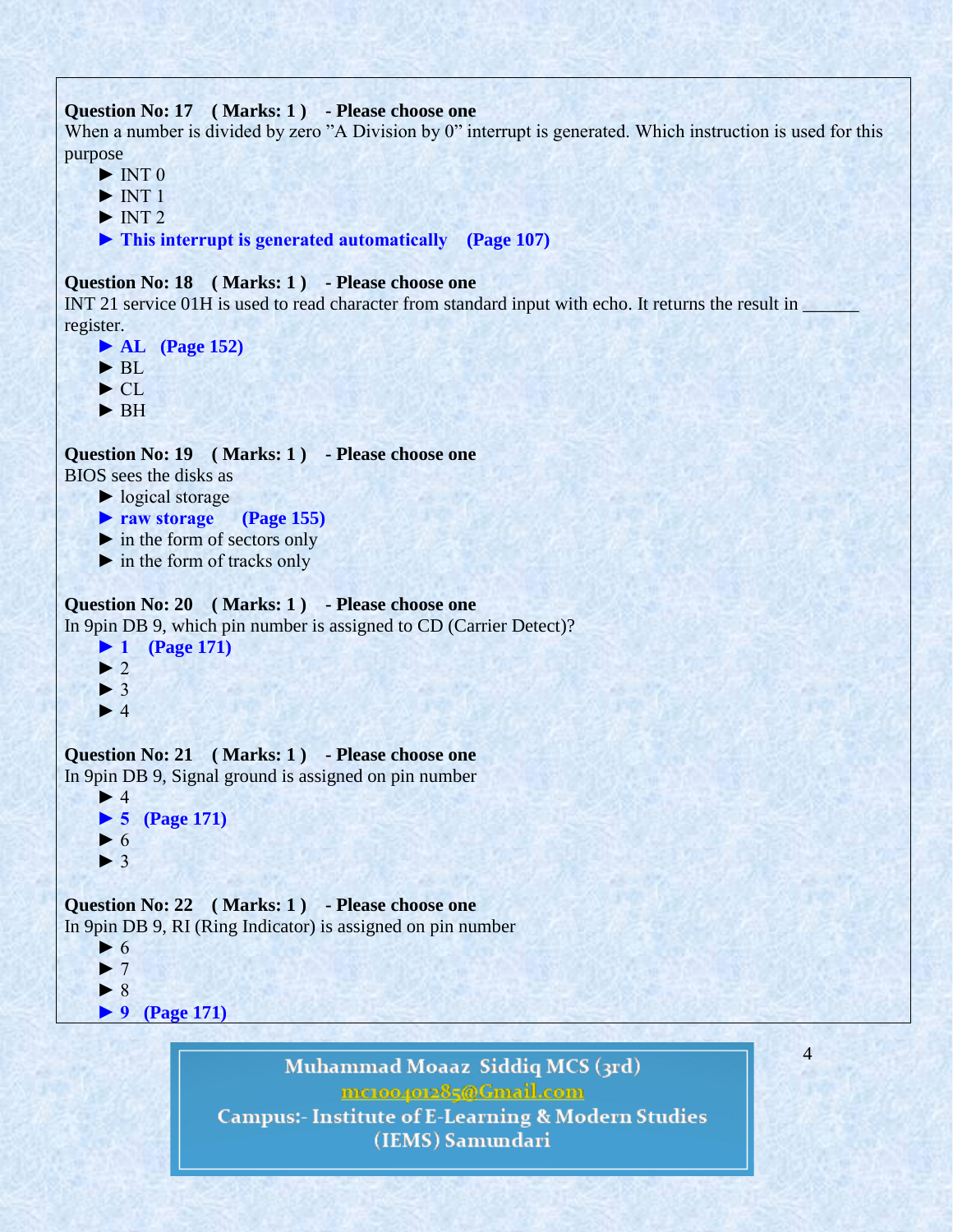```
Question No: 23 ( Marks: 1 ) - Please choose one
Motorola 68K processors have....................... 23bit general purpose registers.
    \blacktriangleright 4
     ► 8
     ► 16 (Page 191)
    \blacktriangleright 32
Question No: 24 ( Marks: 1 ) - Please choose one
When two devices in the system want to use the same IRQ line then what will happen?
           ► An IRQ Collision
           ► An IRQ Conflict (Page 114)
           ► An IRQ Crash
           ► An IRQ Blockage
Question No: 25 ( Marks: 1 ) - Please choose one
In the instruction MOV AX, 5 the number of operands are
    \blacktriangleright 1
     ► 2 (Page 25)
    \blacktriangleright 3
    \blacktriangleright 4
Question No: 26 ( Marks: 1 ) - Please choose one
Which flags are NOT used for mathematical operations ?
     ► Carry, Interrupt and Trap flag.
     ► Direction, Interrupt and Trap flag. (Page 133)
     ► Direction, Overflow and Trap flag.
     ► Direction, Interrupt and Sign flag.
                  CS401- Computer Architecture and Assembly Language Programming
                                      FINALTERM EXAMINATION 
                                                 Spring 2010
Question No: 1 ( Marks: 1 ) - Please choose one
The physical address of the stack is obtained by
           ► SS:SI combination
           ► SS:SP combination (Page 68)
           ► ES:BP combination
          \blacktriangleright ES:SP combination
```
Muhammad Moaaz Siddiq MCS (3rd) mctoo4ot285@Gmail.com **Campus:- Institute of E-Learning & Modern Studies** (IEMS) Samundari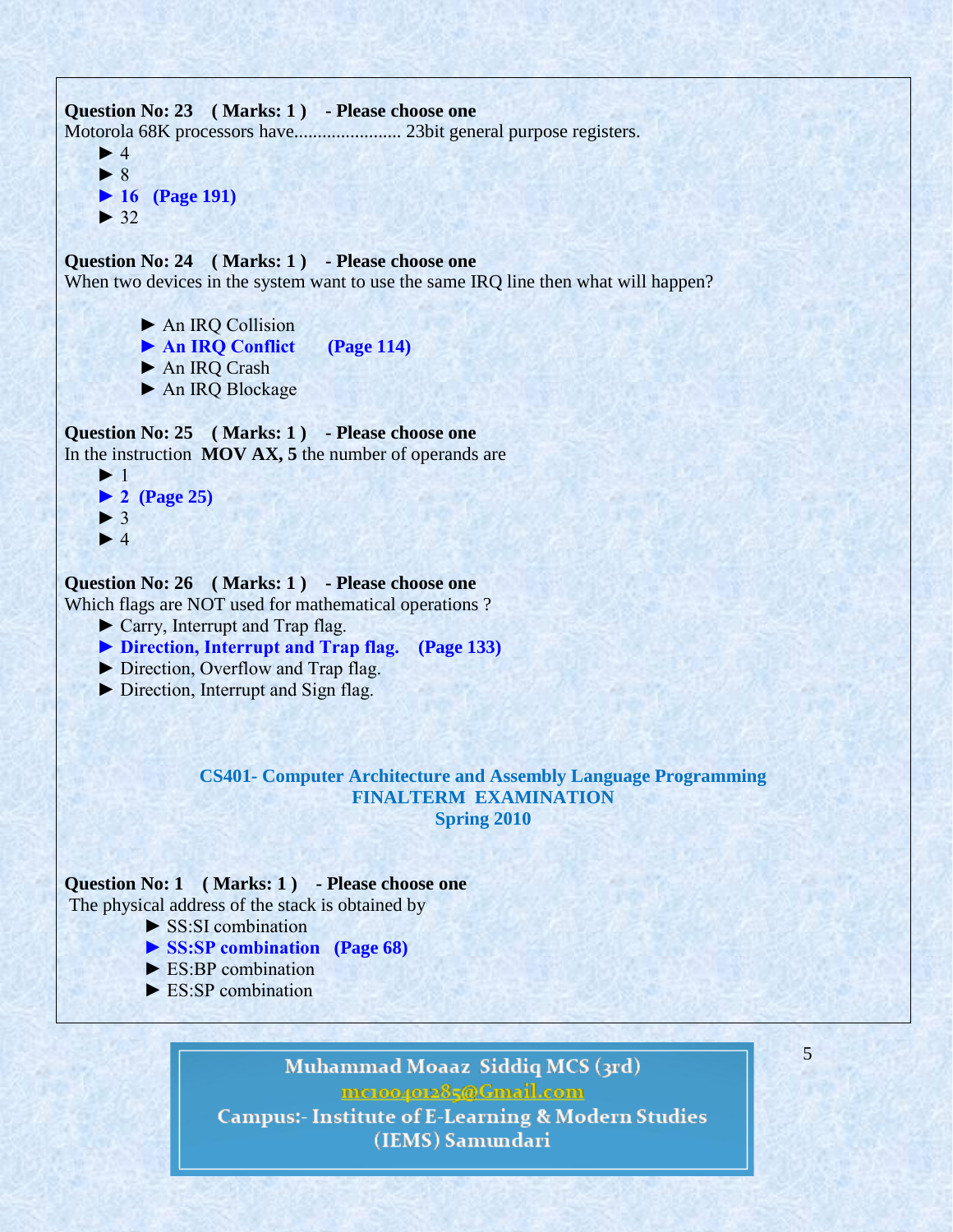```
Question No: 2 ( Marks: 1 ) - Please choose one
Value of AH in the write Graphics pixel service is
      ► 0Ch (Page 152)
     \blacktriangleright 0Bh
     \blacktriangleright 1Ch
     \blacktriangleright 2Ch
Question No: 3 ( Marks: 1 ) - Please choose one
Threads can have function calls, parameters and __________ variables.
      ► global
      ► local (Page 141)
     \blacktriangleright legal
     \blacktriangleright illegal
Question No: 4 ( Marks: 1 ) - Please choose one
Creation of threads can be 
     \blacktriangleright static
      ► dynamic (Page 141) rep
     \blacktriangleright easy
     \blacktriangleright difficult
Question No: 5 ( Marks: 1 ) - Please choose one
How many prevalent calling conventions do exist
     \blacktriangleright 1
      ► 2 (Page 187)
     \blacktriangleright 3
     \blacktriangleright 4
Question No: 6 ( Marks: 1 ) - Please choose one
VESA VBE 2.0 is a standard for 
      ► High resolution Mode (Page 180) rep
      ► Low resolution Mode
      ► Medium resolution Mode
      ► Very High resolution Mode
Question No: 7 ( Marks: 1 ) - Please choose one
The serial port connection is a ------------------ connector
      ► 9pin DB 9 (Page 171)
     \triangleright 8pin DB 9
      ► 3pin DB 9
```

```
\triangleright 9pin DB 5
```
# Muhammad Moaaz Siddiq MCS (3rd)

mc.compress@Gmail.com

6

**Campus:- Institute of E-Learning & Modern Studies** (IEMS) Samundari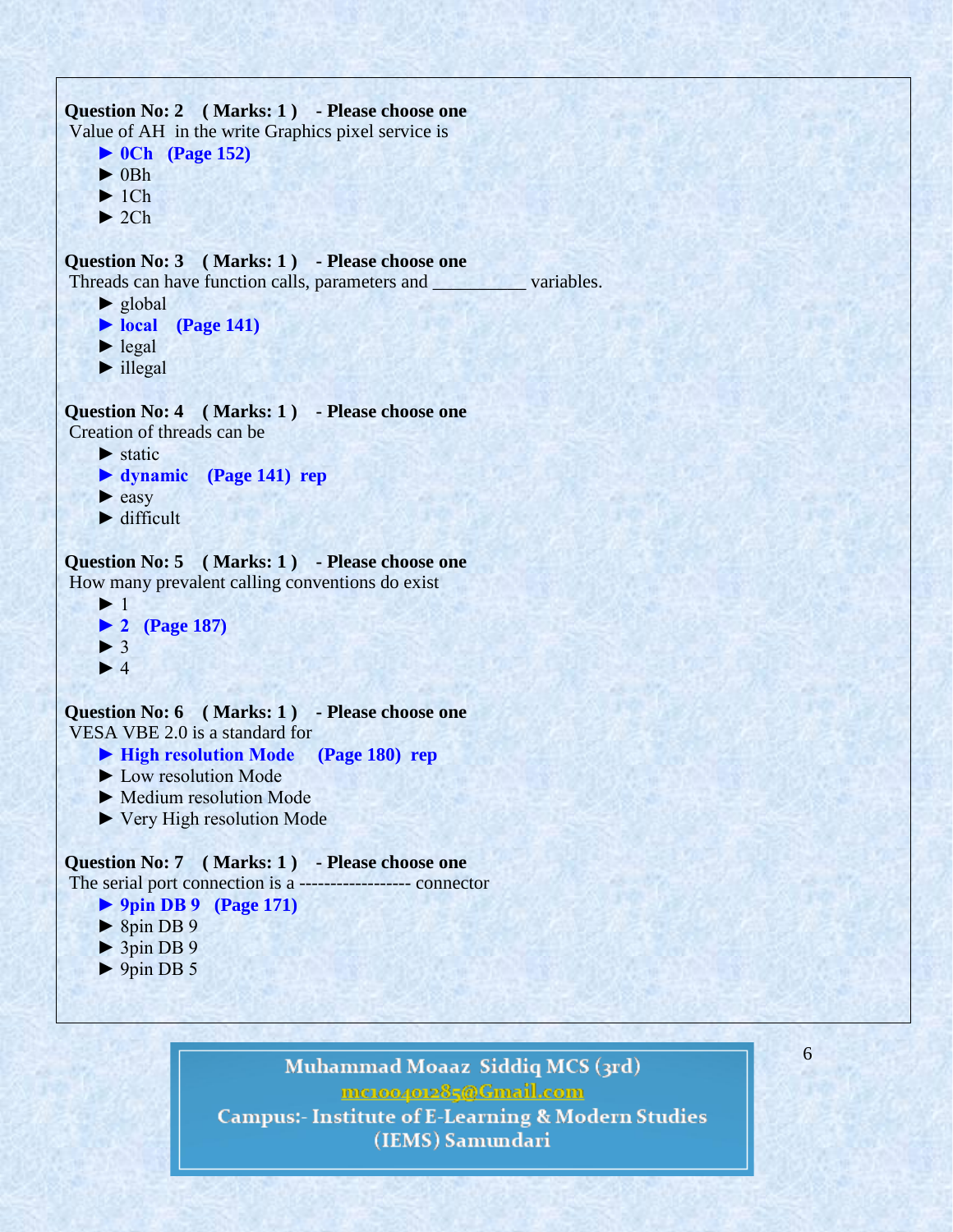```
Question No: 8 ( Marks: 1 ) - Please choose one
Which of the following gives the more logical view of the storage medium
     ► BIOS
     ► DOS (Page 55) rep
     ► Both
     ► None
Question No: 9 ( Marks: 1 ) - Please choose one
In STOSB instruction, when DF is clear, SI is 
     ► Incremented by 1 (Page 92)
     ► Incremented by 2
     ► Decremented by 1
     ► Decremented by 2
Question No: 10 ( Marks: 1 ) - Please choose one
After the execution of STOSW the CX will be 
     ► Decremented by 1 (Page 92)
     ► Decremented by 2 
     ► Incremented by 1
    \blacktriangleright Incremented by 2
Question No: 11 ( Marks: 1 ) - Please choose one
IRQ is referred to
         ► Eight input signals
        \triangleright One output signal
        \triangleright One input signals
        \blacktriangleright Eight output signals
Question No: 12 ( Marks: 1 ) - Please choose one
Which of the following IRQs is derived by a key board?
    \blacktriangleright IRO 0
     ► IRQ 1 (Page 113) rep
    \blacktriangleright IRO 2
    \blacktriangleright IRQ 3
Question No: 13 ( Marks: 1 ) - Please choose one
Which of the following IRQs is connected to serial port COM 1?
     ► IRQ 4 (page 114)
    \triangleright IRQ 5
    \blacktriangleright IRQ 6
    \blacktriangleright IRQ 7
```
Muhammad Moaaz Siddiq MCS (3rd) mctoo4ot285@Gmail.com **Campus:- Institute of E-Learning & Modern Studies** (IEMS) Samundari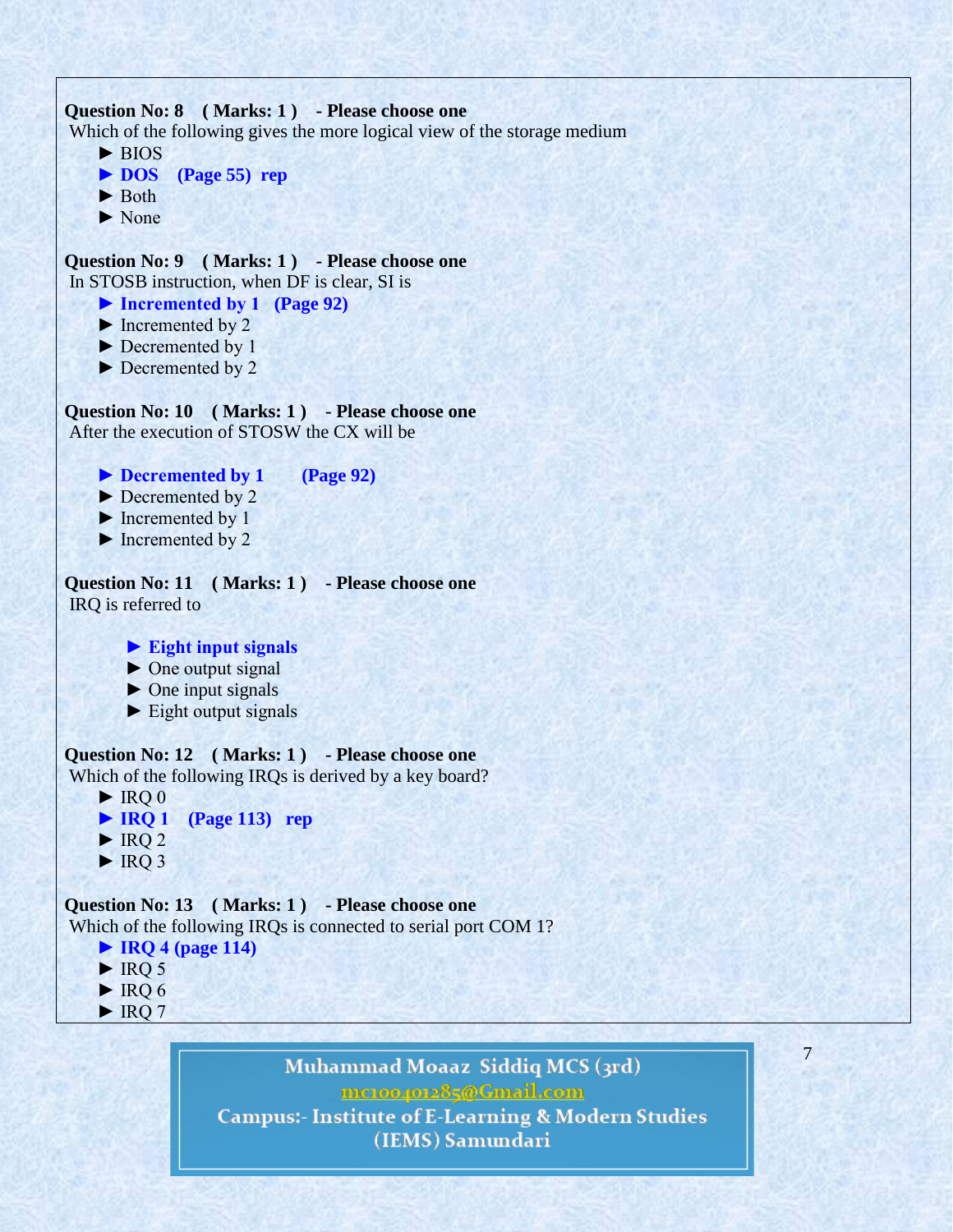```
Question No: 14 ( Marks: 1 ) - Please choose one
The physical address of IDT( Interrupt Descriptor Table) is stored in _______
     ► GDTR
     ► IDTR (Page 182) rep
     ► IVT
     ► IDTT
Question No: 15 ( Marks: 1 ) - Please choose one
Assembly language is:
     ► Low-level programming language (Page 3)
     ► High-level programming language
     ► Also known as machine language
     ► Not considered closer to the computer
Question No: 16 ( Marks: 1 ) - Please choose one
The number of bits required to access 1MB of memory are
    \blacktriangleright 16 bits
    \blacktriangleright 32 bits
     ► Depends on the processor architecture (Page 20)
    \blacktriangleright 20 bits
Question No: 17 ( Marks: 1 ) - Please choose one
In STOSB instruction, SI is decremented or incremented by
    \blacktriangleright 3
    \blacktriangleright 2
     ► 1 (Page 92)
    \blacktriangleright 4
Question No: 18 ( Marks: 1 ) - Please choose one
In programmable interrupt controller, which of the following ports is referred as a control port.
     ► 19
     ► 20 (Page 115)
    \blacktriangleright 21
    \blacktriangleright 22
Question No: 19 ( Marks: 1 ) - Please choose one
INT 21 service 01H is used to read character from standard input with echo. It returns the result 
in ______ register.
      ► AL (Page 152) rep
     ► BL 
    \blacktriangleright CL.
```
► BH

Muhammad Moaaz Siddiq MCS (3rd) mctoo4ot285@Gmail.com **Campus:- Institute of E-Learning & Modern Studies** (IEMS) Samundari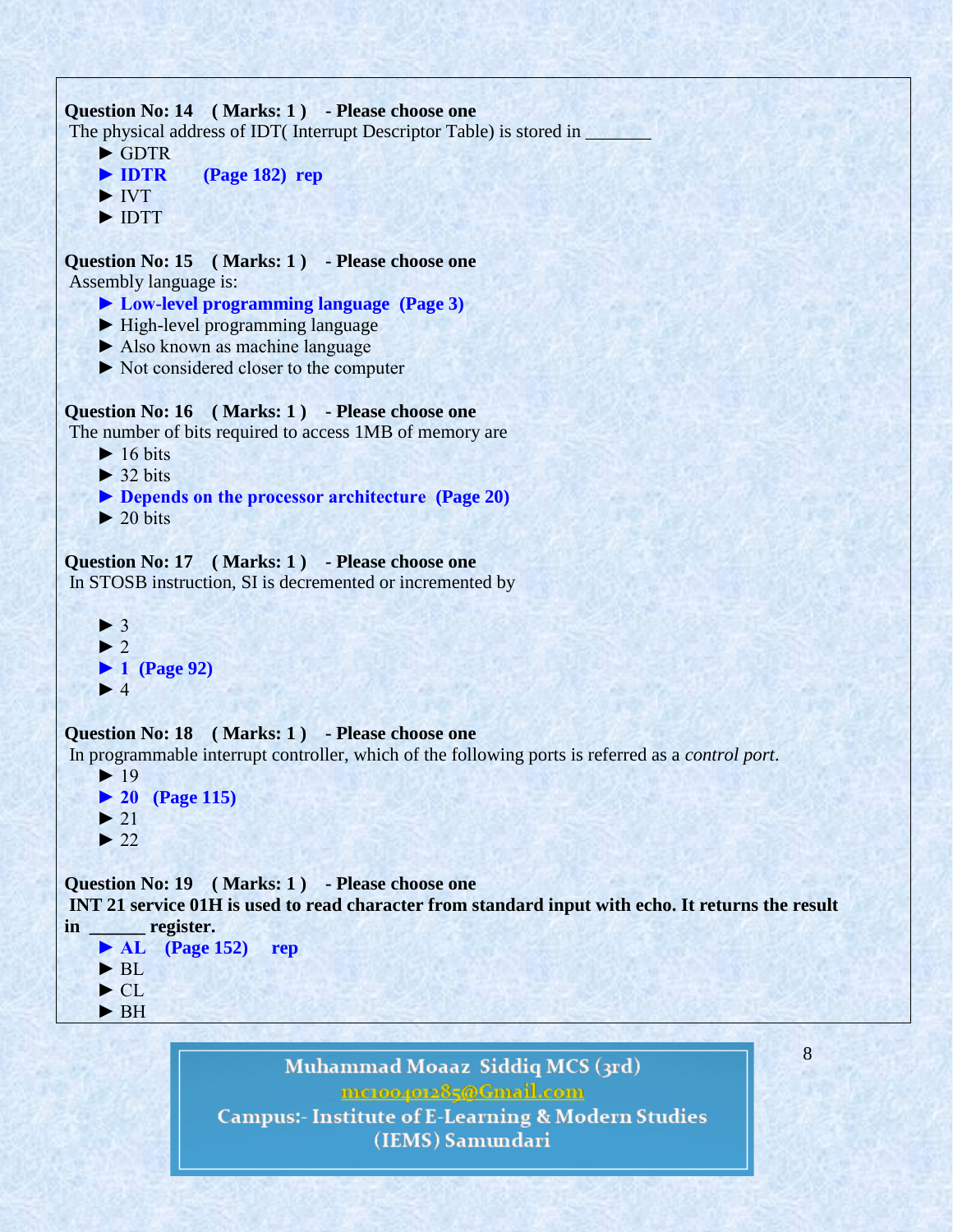```
Question No: 20 ( Marks: 1 ) - Please choose one
In device attribute word, which of the following bit decides whether it is a character device or a block device
     \blacktriangleright Bit 12
     \blacktriangleright Bit 13
     \blacktriangleright Bit 14
      ► Bit 15 (Page 116)
Question No: 21 ( Marks: 1 ) - Please choose one
In 9pin DB 9, which pin number is assigned to CTS (Clear To Send) ?
     \blacktriangleright 6
     \blacktriangleright 7
      ► 8 (Page 171)
      ► 9
Question No: 22 ( Marks: 1 ) - Please choose one
In 9pin DB 9, which pin number is assigned to RD (Received Data) ?
     \blacktriangleright 1
      ► 2 (Page 171)
     \blacktriangleright 3
     \blacktriangleright 4
Question No: 23 ( Marks: 1 ) - Please choose one
VESA(Video Electronics Standards Association) organizes 16 color bits for every pixel in
     \triangleright 5:5:5 format
      ► 5:6:5 format (Page 180)
     \triangleright 6:5:6 format
     \blacktriangleright 5:6:7 format
Question No: 24 ( Marks: 1 ) - Please choose one
Motorola 68K processors have ....................... 23bit general purpose registers.
     \blacktriangleright 4
      ► 8
      ► 16 (Page 191) rep
     \blacktriangleright 32
Question No: 25 ( Marks: 1 ) - Please choose one
Programmable Interrupt Controller (PIC) has 
         \triangleright One input signals and eight output signals
          ► One input signal and one output signal
          ► Eight input signals and one output signals (Page 113)
           ► Eight input signals and eight output signals
```
Muhammad Moaaz Siddiq MCS (3rd) mc.compress@Gmail.com **Campus:- Institute of E-Learning & Modern Studies** (IEMS) Samundari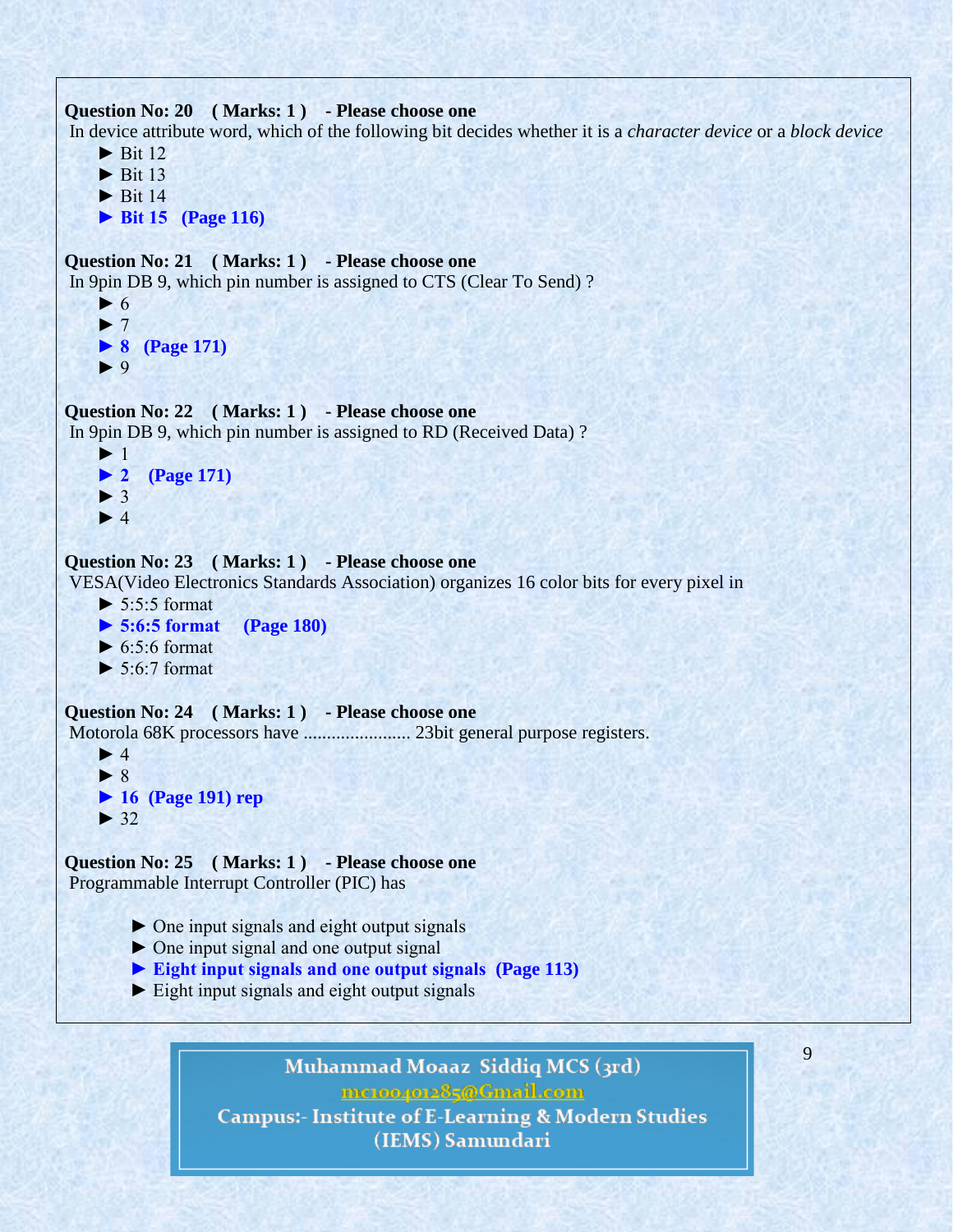

## 4. IRQ 0 has priority

- Low
- $\bullet$  High
- **Highest (Page 114)**
- Medium

Muhammad Moaaz Siddiq MCS (3rd) mctoo4ot285@Gmail.com **Campus:- Institute of E-Learning & Modern Studies** (IEMS) Samundari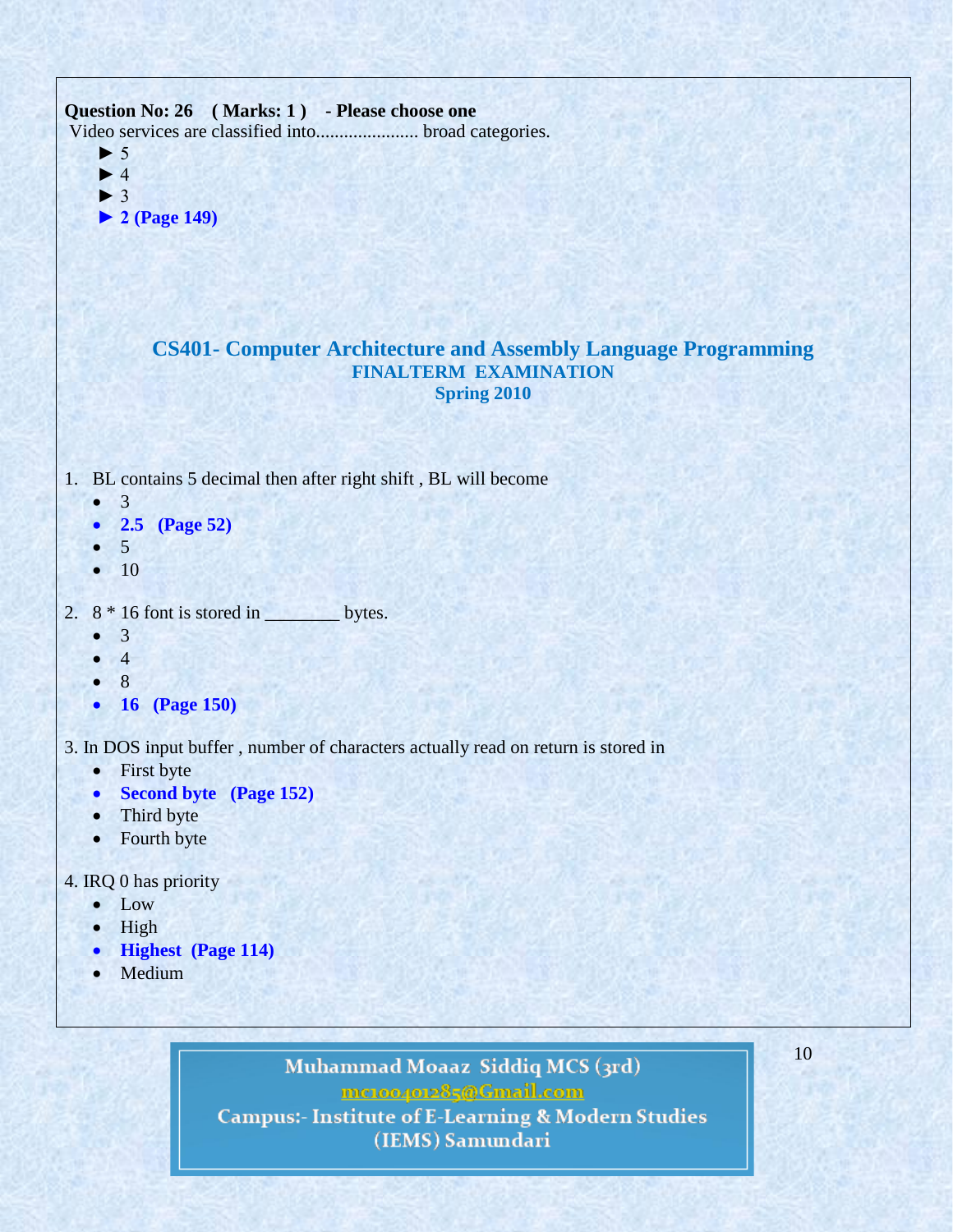5. Thread registration code initialize PCB and add to linked list so that \_\_\_\_\_ will give it turn.

- Assembler
- Linker
- **Scheduler (Page 141) rep**
- Debugger

6. Traditional calling conventions are in \_\_\_\_\_\_ number

- 1
- **2 (Page 187)**
- 3
- 4

7. VESA VEB 2.0 is standard for

- **High Resolution Mode (Page 180) rep**
- Low Resolution Mode
- Very High Resolution Mode
- Medium Resolution Mode

8. To clear direction flag which instruction is used

- **Cld (Page 92)**
- Clrd
- Cl df
- Clr df

9. In STOSW instruction , When DI is cleared , SI is

- Incremented by 1
- **Incremented by 2 (Page 92)**
- Decremented by 1
- Decremented by 2

10. Interrupt that is used in debugging with help of trap flag is

- $\bullet$  INT 0
- **INT 1 (Page 105)**
- INT 2
- INT 3

Muhammad Moaaz Siddiq MCS (3rd) mctoo4o085@Cmail.com **Campus:- Institute of E-Learning & Modern Studies** (IEMS) Samundari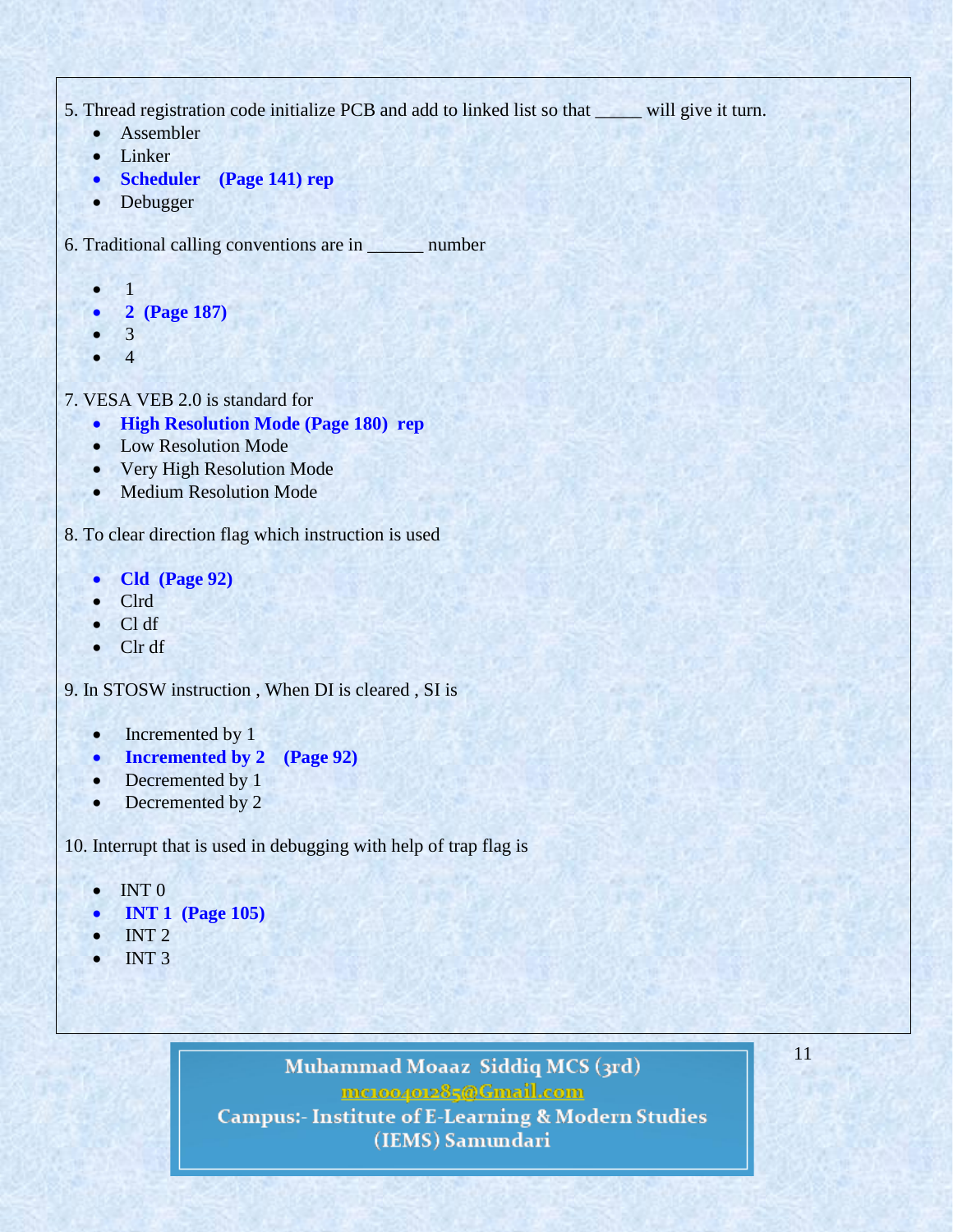| 11. INT for arithmetic overflow is                                        |
|---------------------------------------------------------------------------|
| INT <sub>1</sub>                                                          |
| INT 2<br>$\bullet$                                                        |
| INT <sub>3</sub><br>$\bullet$                                             |
| <b>INT 4 (Page 106)</b><br>$\bullet$                                      |
|                                                                           |
| 12. IRQ referred as                                                       |
| <b>Eight Input signals</b> (Page 113) rep<br>$\bullet$                    |
| • One Input signal                                                        |
| • Eight Output signals                                                    |
| One output signal<br>$\bullet$                                            |
|                                                                           |
|                                                                           |
|                                                                           |
| 14. IRQ for sound card is $\frac{5}{\sqrt{2}}$ (Page 114)                 |
|                                                                           |
|                                                                           |
|                                                                           |
| 16. IRQ with highest priority is                                          |
| <b>Keyboard IRQ</b><br>$\bullet$                                          |
| • Timer IRQ (Page 114)                                                    |
| <b>Sound Card</b><br>$\bullet$                                            |
| <b>Floppy Disk</b><br>$\bullet$                                           |
|                                                                           |
| 17. Pin for parallel port ground is                                       |
| $10-18$<br>$\bullet$                                                      |
| • 18-25 (Page 125) rep                                                    |
| $25 - 32$<br>$\bullet$                                                    |
| 32-39<br>$\bullet$                                                        |
|                                                                           |
| 18. The physical address of Interrupt Descriptor Table (IDT) is stored in |
| <b>GDTR</b><br>$\bullet$                                                  |
| <b>IDTR</b> (Page 182) rep<br>$\bullet$                                   |
| <b>IVT</b>                                                                |
| <b>IDTT</b>                                                               |
| 20. CX register is                                                        |
| <b>Count register</b> (Page 15)                                           |
| Data register                                                             |
| Index register<br>$\bullet$                                               |
|                                                                           |

**Base register** 

Muhammad Moaaz Siddiq MCS (3rd) mcton-pote 35 @ Gmail.com<br>Campus:- Institute of E-Learning & Modern Studies<br>(IEMS) Samundari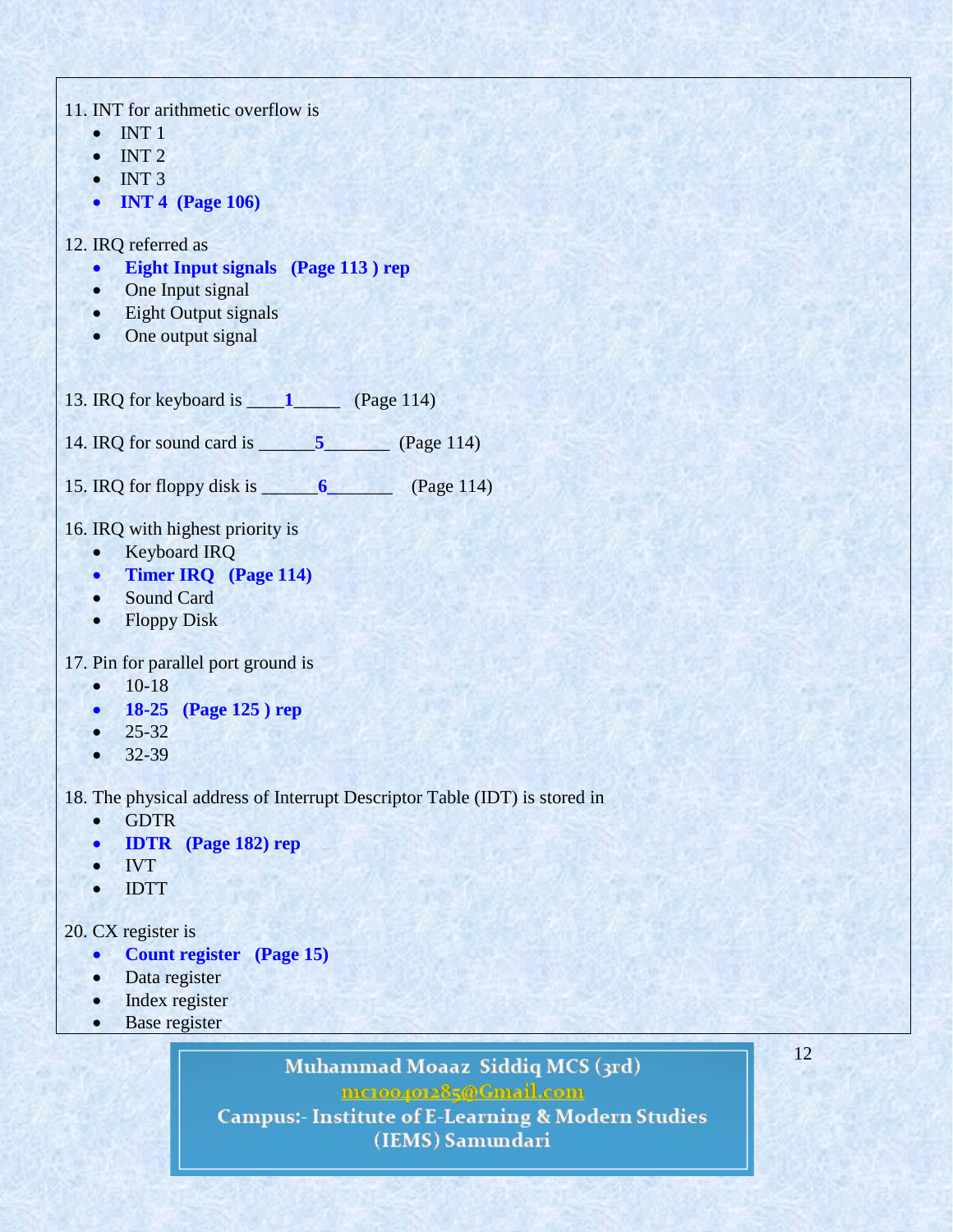```
21. OUT instruction uses AX or AL as source register. (Page 115)
22. IN DB-9 connector the Data Set ready pin is at
   \bullet 5
    6 (Page 171)
        7
    8
23. If two devices uses same IRQ then there is
        IRQ collision
    IRQ conflict (Page 114) rep
   • IRQ drop
24. VESA organizes 16 bit color for every pixel in ratio
   • 5:5:5 5:6:5 (Page 180) rep
   • 6:5:6• 5:6:7CS401- Computer Architecture and Assembly Language Programming
                                    FINALTERM EXAMINATION 
                                               Spring 2010
Question No: 1 ( Marks: 1 ) - Please choose one
SP is associated with……………. By default
     ► SS (Page 34)
     ► DS
    \triangleright CS
    \blacktriangleright ES
Question No: 2 ( Marks: 1 ) - Please choose one
Which bit of the attributes byte represents the red component of foreground color
    \blacktriangleright 5
    \blacktriangleright 4
     ► 3
     ► 2 (Page 81)
```
Muhammad Moaaz Siddiq MCS (3rd) mcroopor25@Gmail.com **Campus:- Institute of E-Learning & Modern Studies** (IEMS) Samundari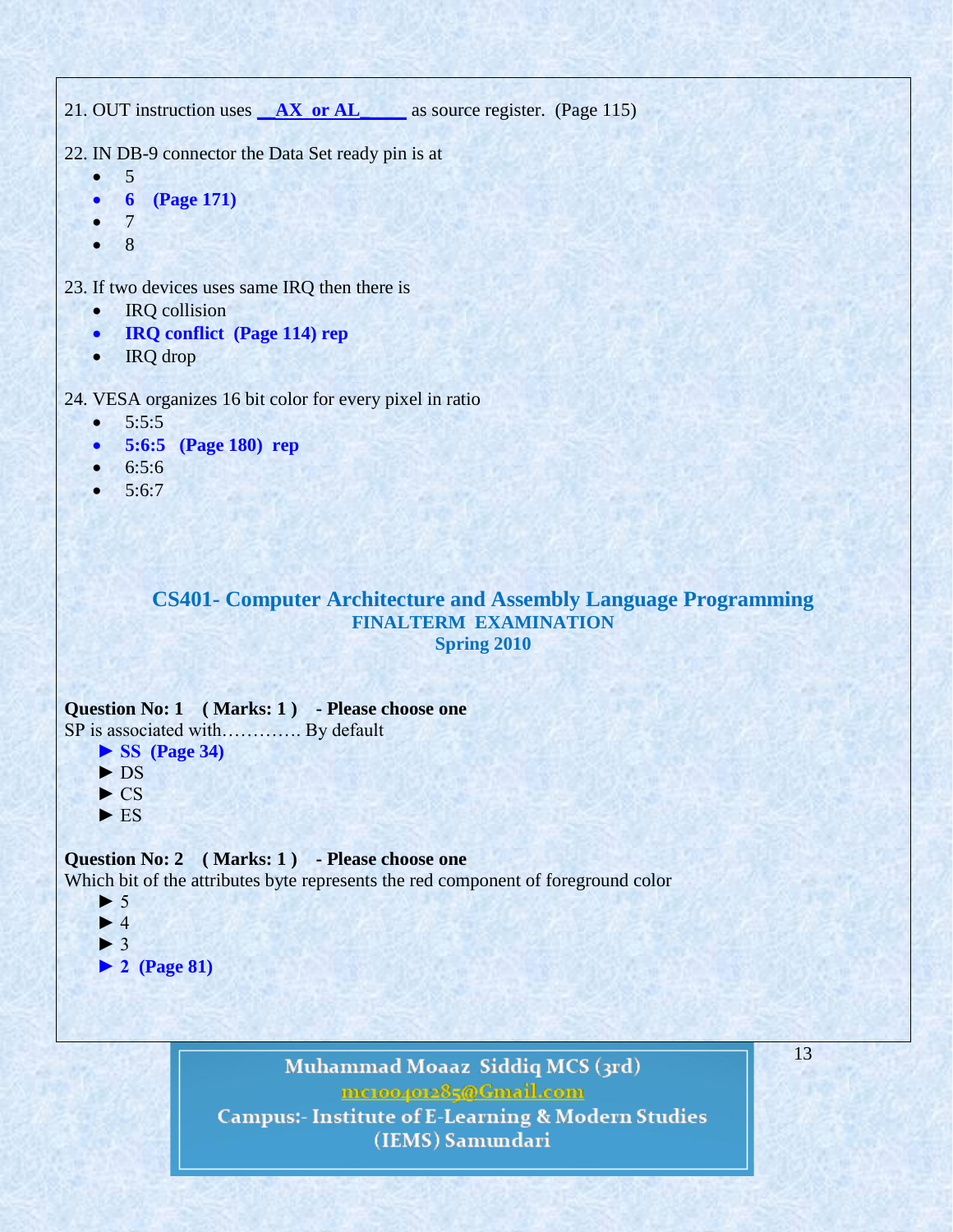```
Question No: 3 ( Marks: 1 ) - Please choose one
An 8 x 16 font is stored in bytes.
     \blacktriangleright 2
     \blacktriangleright 4
      ► 8
      ► 16 (Page 150) rep
Question No: 4 ( Marks: 1 ) - Please choose one
In DOS input buffer, the number of characters actually read on return is stored in _____________ byte.
     \blacktriangleright third
     \blacktriangleright fourth
     \blacktriangleright first
      ► second (Page 152) rep 
Question No: 5 ( Marks: 1 ) - Please choose one
Which of the following gives the more logical view of the storage medium
     \blacktriangleright BIOS
      ► DOS
      ► Both
      ► None
Question No: 6 ( Marks: 1 ) - Please choose one
In STOSW instruction, when DF is clear, SI is 
      ► Incremented by 1
      ► Incremented by 2 (Page 92)
      ► Decremented by 1
      ► Decremented by 2
Question No: 7 ( Marks: 1 ) - Please choose one
Which of the following interrupts is Non maskable interrupt
      ► INT 2 (Page 105)
     \blacktriangleright INT 3
     \blacktriangleright INT 0
     \blacktriangleright INT 1
Question No: 8 ( Marks: 1 ) - Please choose one
Which of the following IRQs is connected to serial port COM 2?
     \blacktriangleright IRQ 0
     \blacktriangleright IRQ 1
     \blacktriangleright IRQ 2
      ► IRQ 3 (Page 114)
```
Muhammad Moaaz Siddiq MCS (3rd) mc.compress@Gmail.com **Campus:- Institute of E-Learning & Modern Studies** (IEMS) Samundari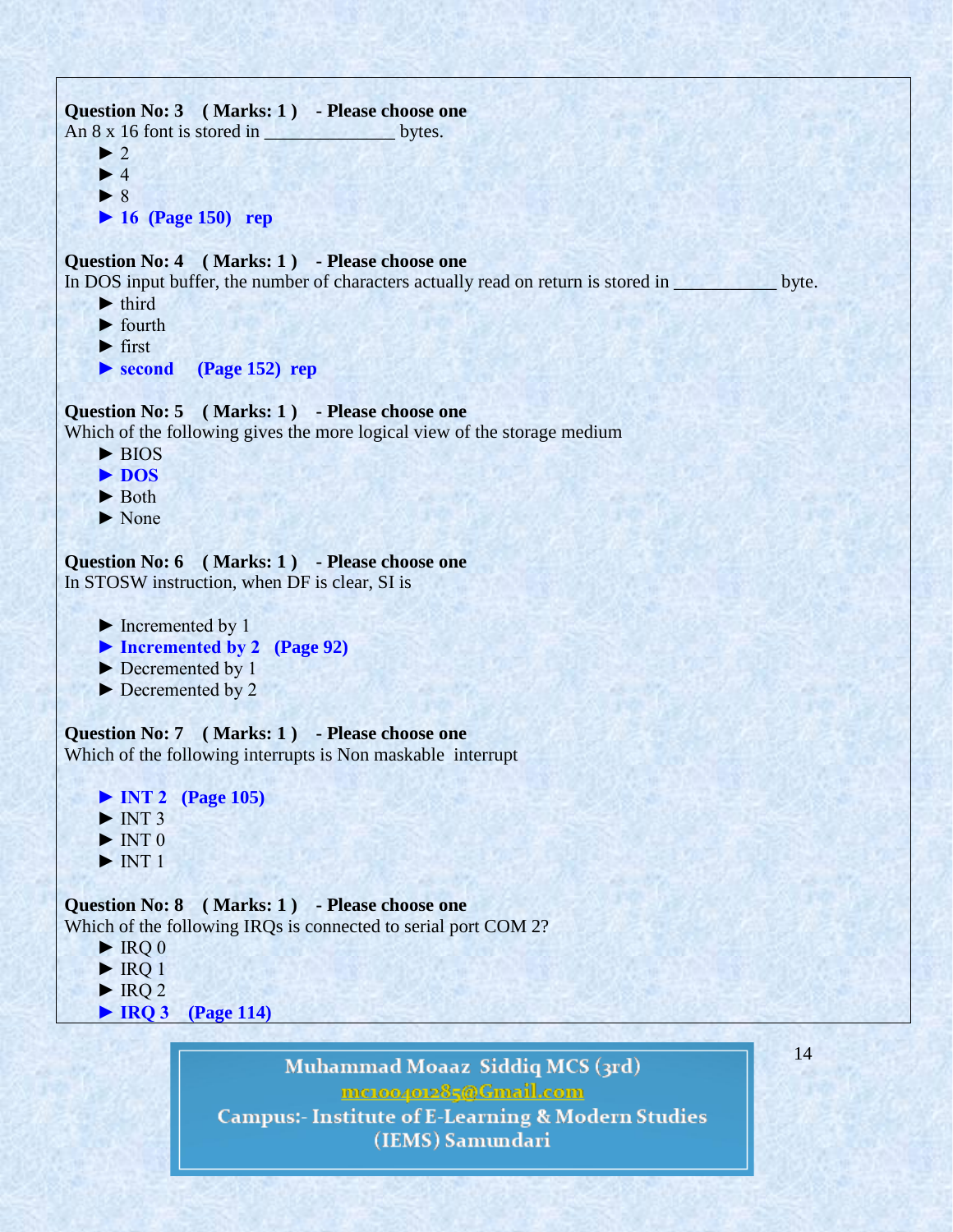```
Question No: 9 ( Marks: 1 ) - Please choose one
The time interval between two timer ticks is?
    \blacktriangleright 40ms
    \blacktriangleright 45ms
    \blacktriangleright 50ms
     ► 55ms (Page 122)
Question No: 10 ( Marks: 1 ) - Please choose one
The physical address of IDT( Interrupt Descriptor Table) is stored in _______
     ► GDTR
     ► IDTR (Page 182) rep
     ► IVT
     ► IDTT
Question No: 11 ( Marks: 1 ) - Please choose one
In NASM an imported symbol is declared with the ............................ while and exported symbol is declared 
with the............................ 
     ► Global directive, External directive 
     ► External directive, Global directive (Page 189) rep
     ► Home Directive, Foreign Directive
     ► Foreign Directive, Home Directive
Question No: 12 ( Marks: 1 ) - Please choose one
In 68K processors there is a 32bit ...................... that holds the address of currently executing instruction
     ► Program counter (Page 191)
    \blacktriangleright Stack pointer
     ► Register
    \blacktriangleright Stack
Question No: 13 ( Marks: 1 ) - Please choose one
Single step interrupt is 
     ► Hardware interrupt
     ► Like divide by zero interrupt (Page 133)
    \blacktriangleright Like divide by 1 interrupt
     ► Software interrupt
Question No: 14 ( Marks: 1 ) - Please choose one
Which of the following is NOT true about registers:
     ► Their operation is very much like memory
     ► Intermediate results may also be stored in registers
     ► They are also called scratch pad ram
     ► None of given options15
                              Muhammad Moaaz Siddiq MCS (3rd)
```
mctoo4ot285@Gmail.com **Campus:- Institute of E-Learning & Modern Studies** (IEMS) Samundari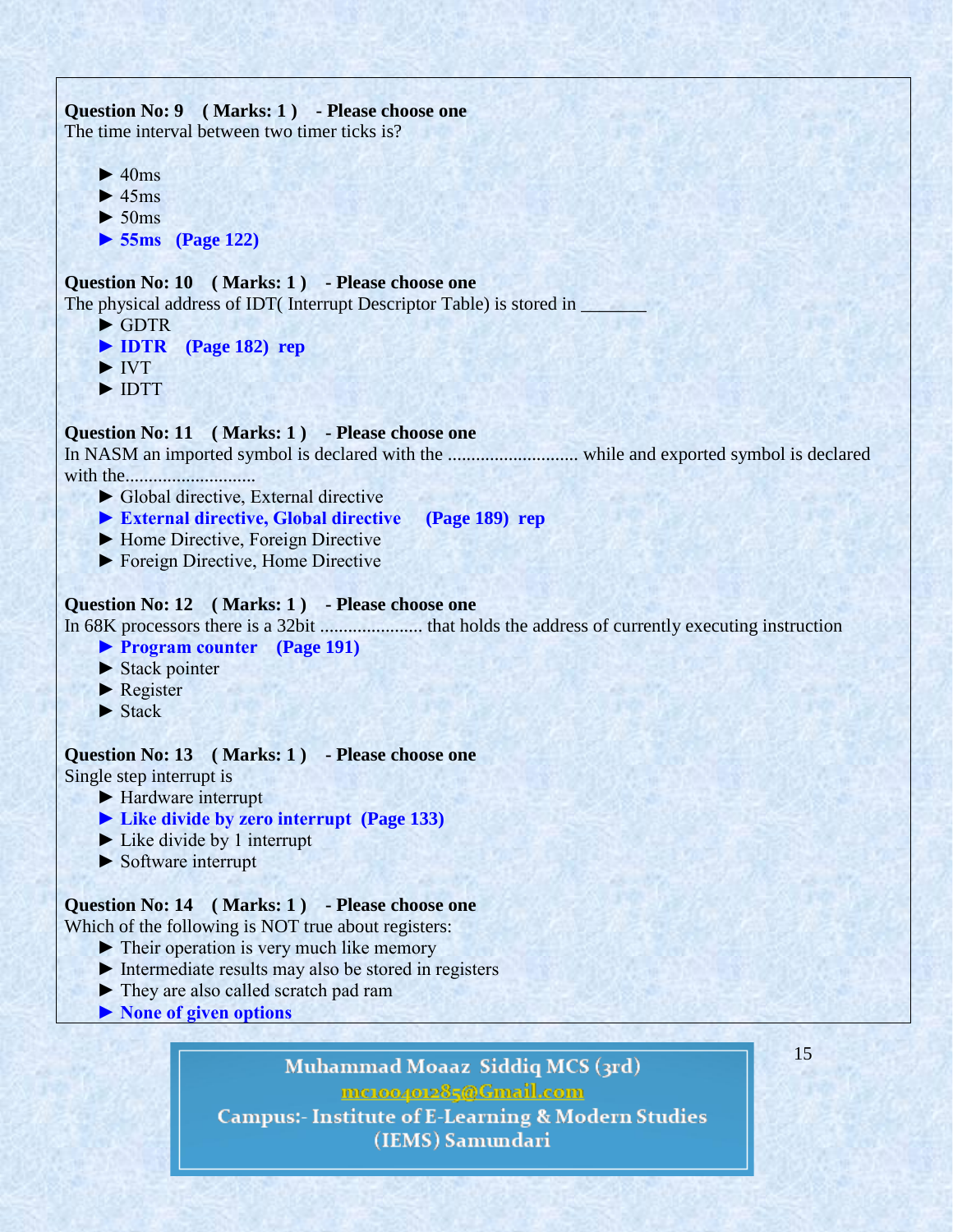```
Question No: 15 ( Marks: 1 ) - Please choose one
Types of jump are:
      ► short, near
      ► short, near, far (Page 45)
      ► near, far
      ► short, far
Question No: 16 ( Marks: 1 ) - Please choose one
MS DOS uses _____ display mode.
      ► Character based (Page 79)
     ► Graphics based
      ► Numeric based
      ► Console based
Question No: 17 ( Marks: 1 ) - Please choose one
Which of the following IRQs is derived by a timer device?
      ► IRQ 0 (Page 114)
     \blacktriangleright IRQ 1
     \blacktriangleright IRQ 2
     \blacktriangleright IRQ 3
Question No: 18 ( Marks: 1 ) - Please choose one
In programmable interrupt controller, which of the following ports is referred as a control port?
     \blacktriangleright 19
      ► 20 (Page 115) rep
    \blacktriangleright 21
     \blacktriangleright 22
Question No: 19 ( Marks: 1 ) - Please choose one
INT 21 service 01H is used to read character from standard input with echo. It returns the result in 
       ______ register.
      ► AL (Page 152) rep
     \blacktriangleright BL
      ► CL 
      ► BH
Question No: 20 ( Marks: 1 ) - Please choose one
In 9pin DB 9, which pin number is assigned to DSR (DataSet Ready) ?
     \blacktriangleright 4
     \blacktriangleright 5
      ► 6 (Page 171)
     \blacktriangleright 7
                               Muhammad Moaaz Siddiq MCS (3rd)
```
mc.compress@Gmail.com **Campus:- Institute of E-Learning & Modern Studies** (IEMS) Samundari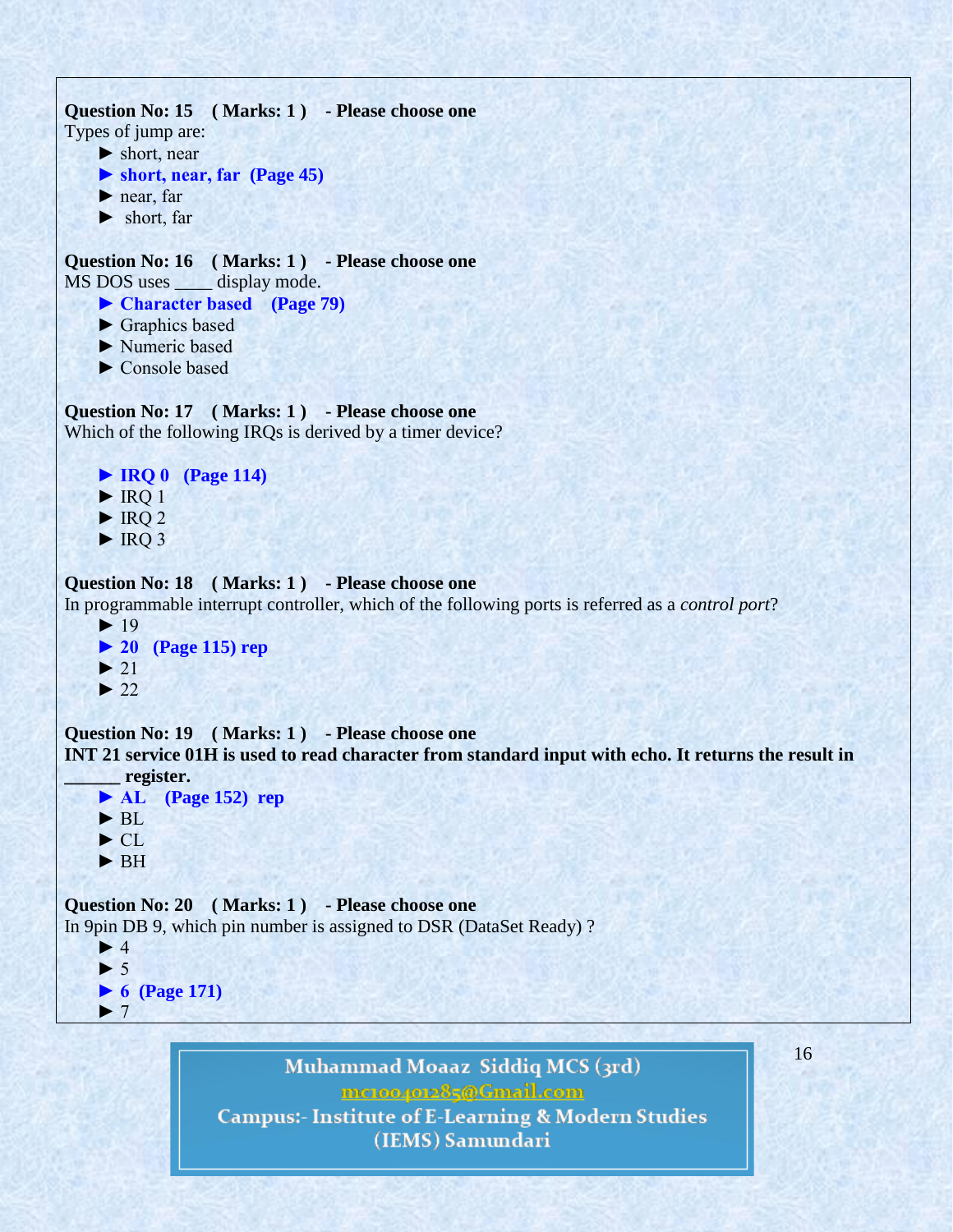```
Question No: 21 ( Marks: 1 ) - Please choose one
In 9pin DB 9, which pin number is assigned to TD (Transmitted Data) ?
      ► 1
     \blacktriangleright 2
      ► 3 (Page 171)
     \blacktriangleright 4
Question No: 22 ( Marks: 1 ) - Please choose one
In 9pin DB 9, Signal ground is assigned on pin number
     \blacktriangleright 4
      ► 5 (Page 171)
     \blacktriangleright 6
     \blacktriangleright 3
Question No: 23 ( Marks: 1 ) - Please choose one
8088 is a ...........................
      ► 16 bit processor (Page 14)
      ► 32 bit processor
     \triangleright 64 bit processor
      ► 128 bit processor
Question No: 24 ( Marks: 1 ) - Please choose one
The table index (TI) is set to ______ to access the GDT (Global Descriptor Table).
     \blacktriangleright 1
      ► 0 (Page 175)
     \blacktriangleright -1
     \blacktriangleright -2
Question No: 25 ( Marks: 1 ) - Please choose one
VESA(Video Electronics Standards Association) organizes 16 color bits for every pixel in
     \blacktriangleright 5:5:5 format
      ► 5:6:5 format (Page 180) rep
     \triangleright 6:5:6 format
     \blacktriangleright 5:6:7 format
Question No: 26 ( Marks: 1 ) - Please choose one
Which flags are NOT used for mathematical operations?
     ► Carry, Interrupt and Trap flag.
      ► Direction, Interrupt and Trap flag. (Page 133) rep
      ► Direction, Overflow and Trap flag.
      ► Direction, Interrupt and Sign flag.
```
Muhammad Moaaz Siddiq MCS (3rd) mc.compress@Gmail.com **Campus:- Institute of E-Learning & Modern Studies** (IEMS) Samundari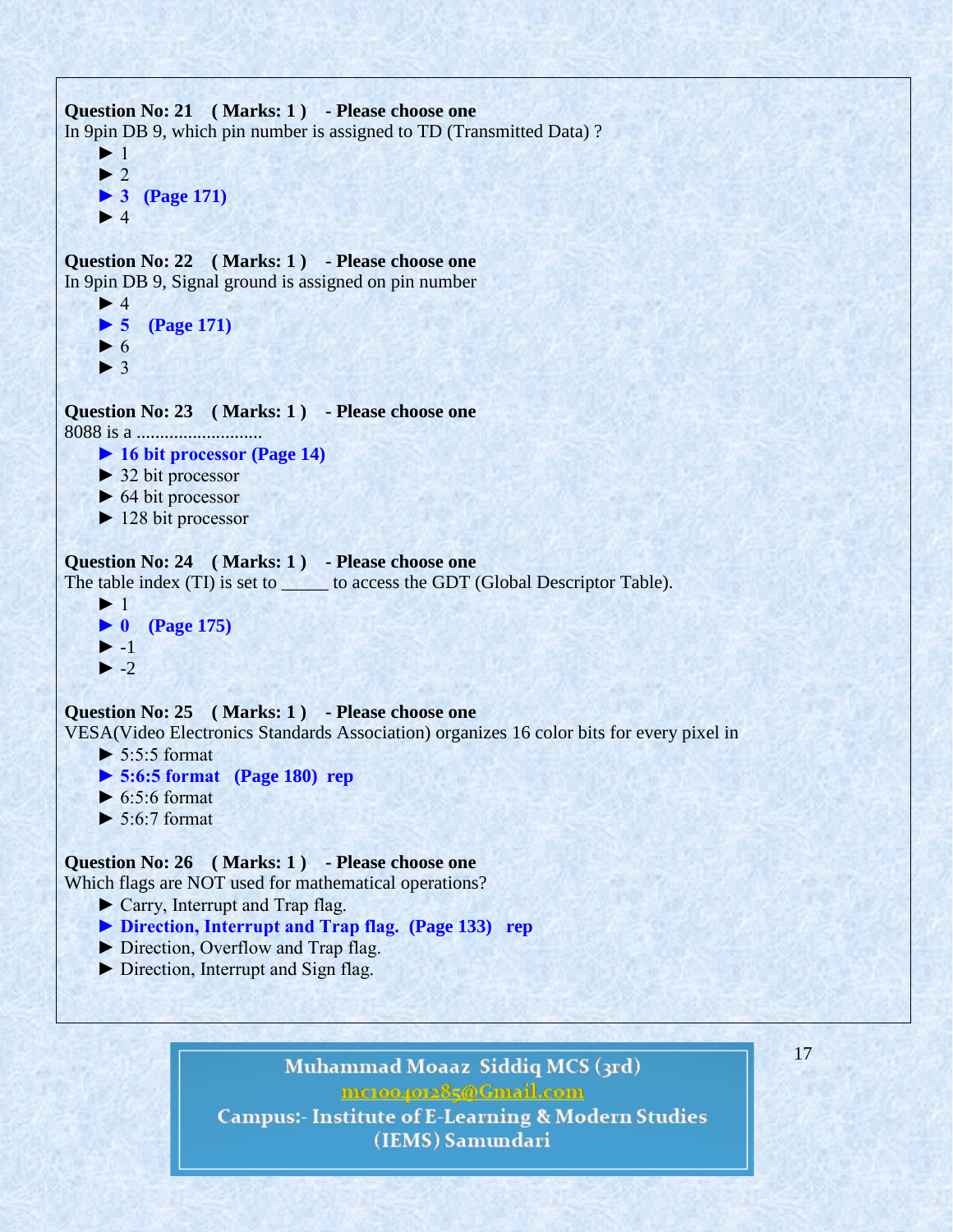## **CS401- Computer Architecture and Assembly Language Programming FINALTERM EXAMINATION Spring 2009**

### **Question No: 1 ( Marks: 1 ) - Please choose one**

When a 32 bit number is divided by a 16 bit number, the quotient is of

- \$ 32 bits
- **\$ 16 bits (Page 85)**
- \$ 8 bits
- $$4 bits$

#### **Question No: 2 ( Marks: 1 ) - Please choose one**

In the instruction MOV AX, 5 the number of operands are

```
$ 1
$ 2 (Page 25) rep
$ 3
$ 4
```
### **Question No: 3 ( Marks: 1 ) - Please choose one**

3. In DOS input buffer , number of characters actually read on return is stored in

- \$ First byte
- **\$ Second byte (Page 152) rep**
- \$ Third byte
- \$ Fourth byte

#### **Question No: 4 ( Marks: 1 ) - Please choose one** 7. VESA VEB 2.0 is standard for

- **\$ High Resolution Mode (Page 180) rep**
- \$ Low Resolution Mode
- \$ Very High Resolution Mode
- \$ Medium Resolution Mode

### **Question No: 5 ( Marks: 1 ) - Please choose one**

22. IN DB-9 connector the Data Set ready pin is at

- \$ 5 **\$ 6 (Page 171) rep** \$ 7
- \$ 8

# Muhammad Moaaz Siddiq MCS (3rd) mc.compress@Gmail.com **Campus:- Institute of E-Learning & Modern Studies**

(IEMS) Samundari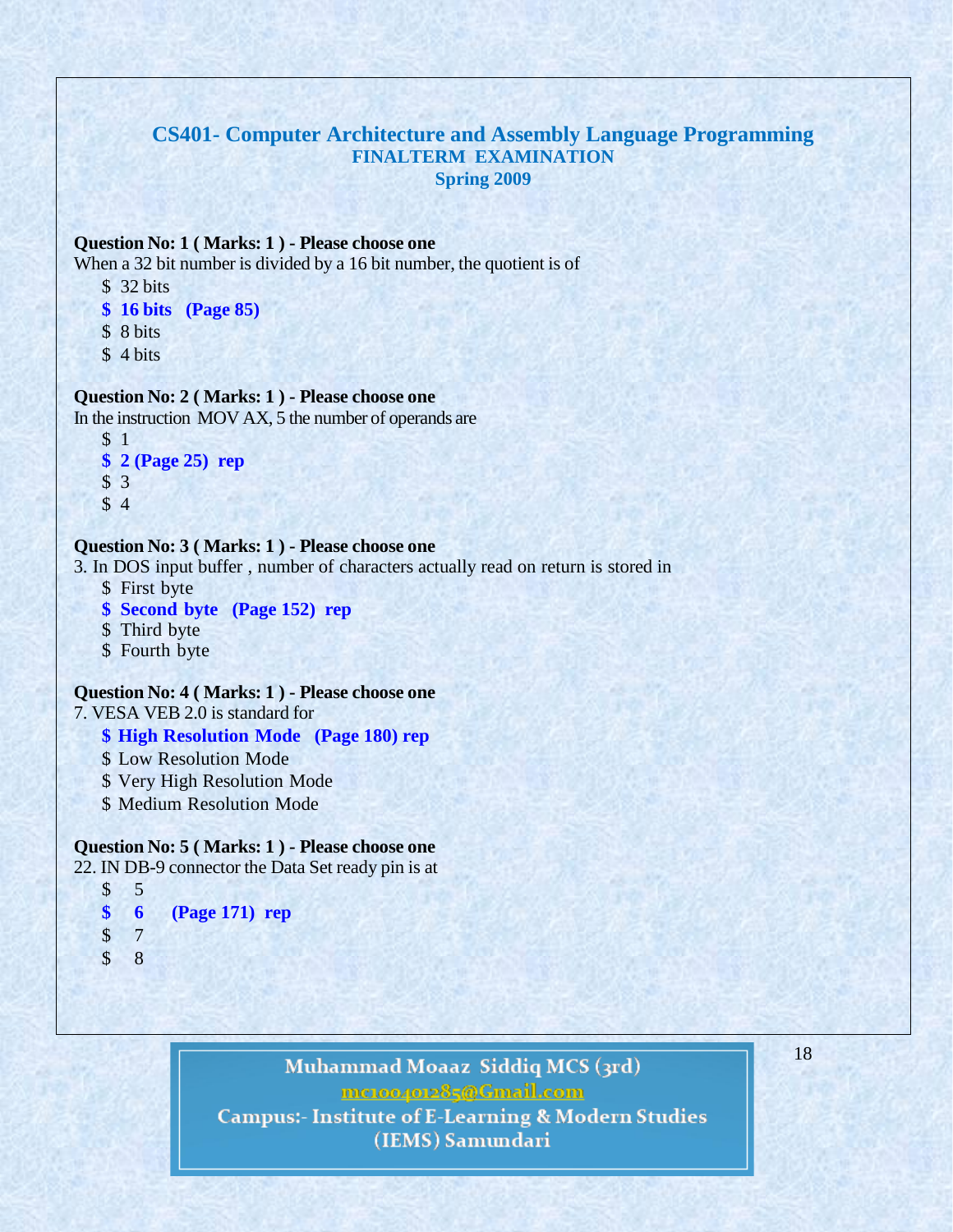## **Question No: 6 ( Marks: 1 ) - Please choose one**

Threads can have function calls, parameters and variables. \$ global

```
$ local (Page 141)
```
- \$ legal
- \$ illegal

**Question No: 7 ( Marks: 1 ) - Please choose one** How many prevalent calling conventions do exist

```
$ 1
$ 2 (Page 187) rep
$ 3
$ 4
```
**Question No: 8 ( Marks: 1 ) - Please choose one** In 9pin DB 9 DSR is assigned on pin number

```
$ 4
$ 5
$ 6 (Page 171)
$ 7
```
### **Question No: 9 ( Marks: 1 ) - Please choose one** In 9pin DB 9 CTS is assigned on pin number

\$ 6

```
$ 7
$ 8 (Page 171)
$ 9
```
**Question No: 10 ( Marks: 1 ) - Please choose one** In 9pin DB 9 CD is assigned on pin number

**\$ 1 (Page 171)** \$ 2 \$ 3 \$ 4

# **Question No: 11 ( Marks: 1 ) - Please choose one**

A 32bit address register can access upto ...access has .of memory so memory increased a lot.

```
 $2GB
 $4GB (Page 175)
 $6GB
 $8GB
```
# Muhammad Moaaz Siddiq MCS (3rd) mc.compress@Gmail.com **Campus:- Institute of E-Learning & Modern Studies** (IEMS) Samundari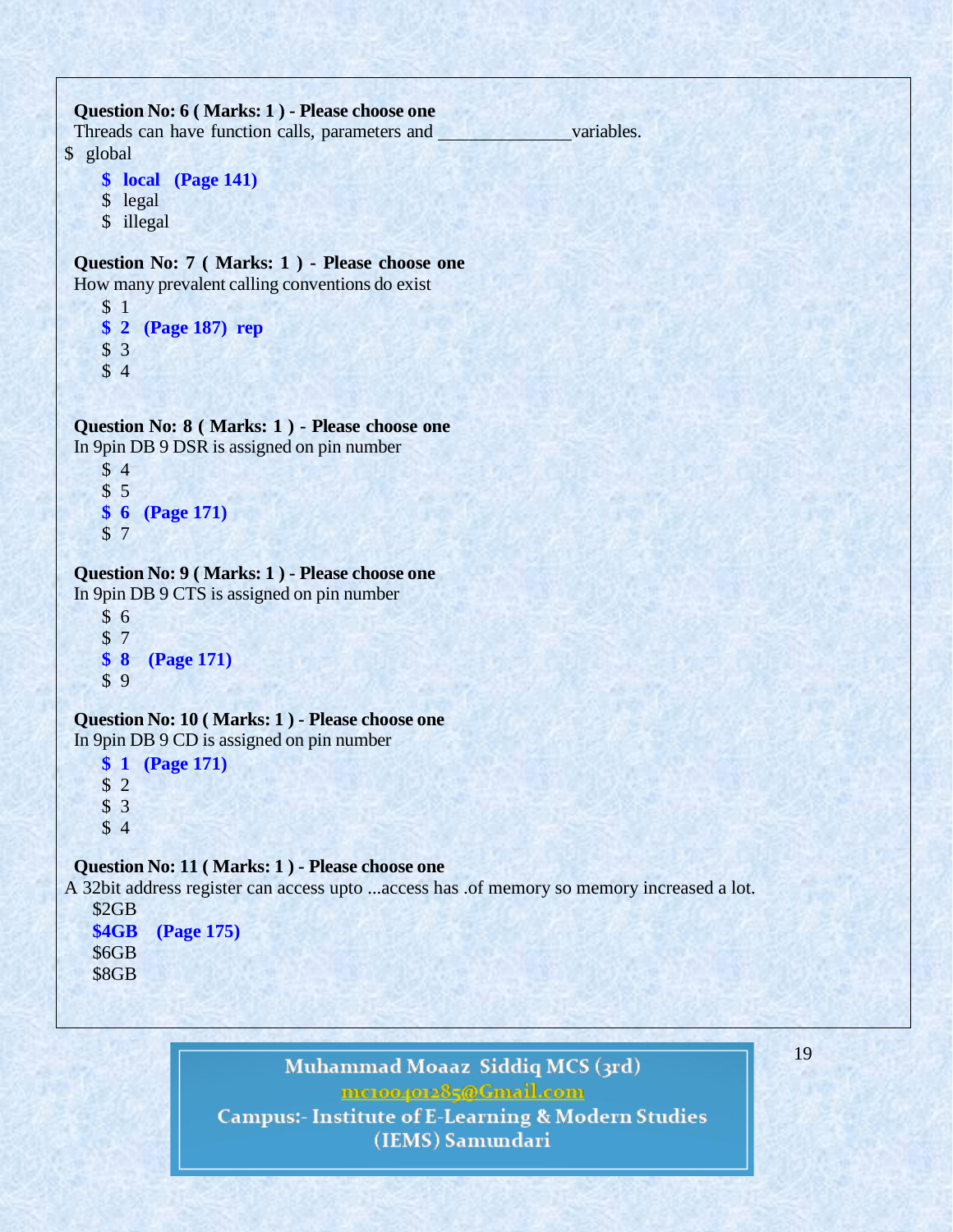#### **Question No: 12 ( Marks: 1 ) - Please choose one**

in device attribute word which of the following bit decides whether it is a charater device or a block device \$ Bit 12

\$ Bit 13

\$ Bit 14

**\$ Bit 15 (Page 166) rep**

#### **Question No: 13 ( Marks: 1 ) - Please choose one**

9. Which of the following IRQ is cascading interrupt

- \$ IRQ 0 \$ IRQ 1
- **\$ IRQ 2 (Page 114)**
- \$ IRQ 3

### **Question No: 14 ( Marks: 1 ) - Please choose one**

Which of the following interrupts is used for Arithmetic overflow

- \$ INT 1
- \$ INT 2
- \$ INT 3
- **\$ INT 4 (Page 106) rep**

#### **Question No: 15 ( Marks: 1 ) - Please choose one**

An End of Interrupt (EOI) signal is sent by

- **\$ Handler (Page 114)**
- \$ Processor
- \$ IRQ
- \$ PIC

#### **Question No: 16 ( Marks: 1 ) - Please choose one**

The number of pins in a parallel port connector are?

- \$ 20
- **\$ 25 (Page 125)**
- \$ 30
- \$ 35

#### **Question No: 17 ( Marks: 1 ) - Please choose one**

Which of the following pins of a parallel port connector are grounded?

- \$ 10-18 **\$ 18-25 (Page 125) rep** \$ 25-32
- \$ 32-39

Muhammad Moaaz Siddiq MCS (3rd) mc.compress@Gmail.com **Campus:- Institute of E-Learning & Modern Studies** (IEMS) Samundari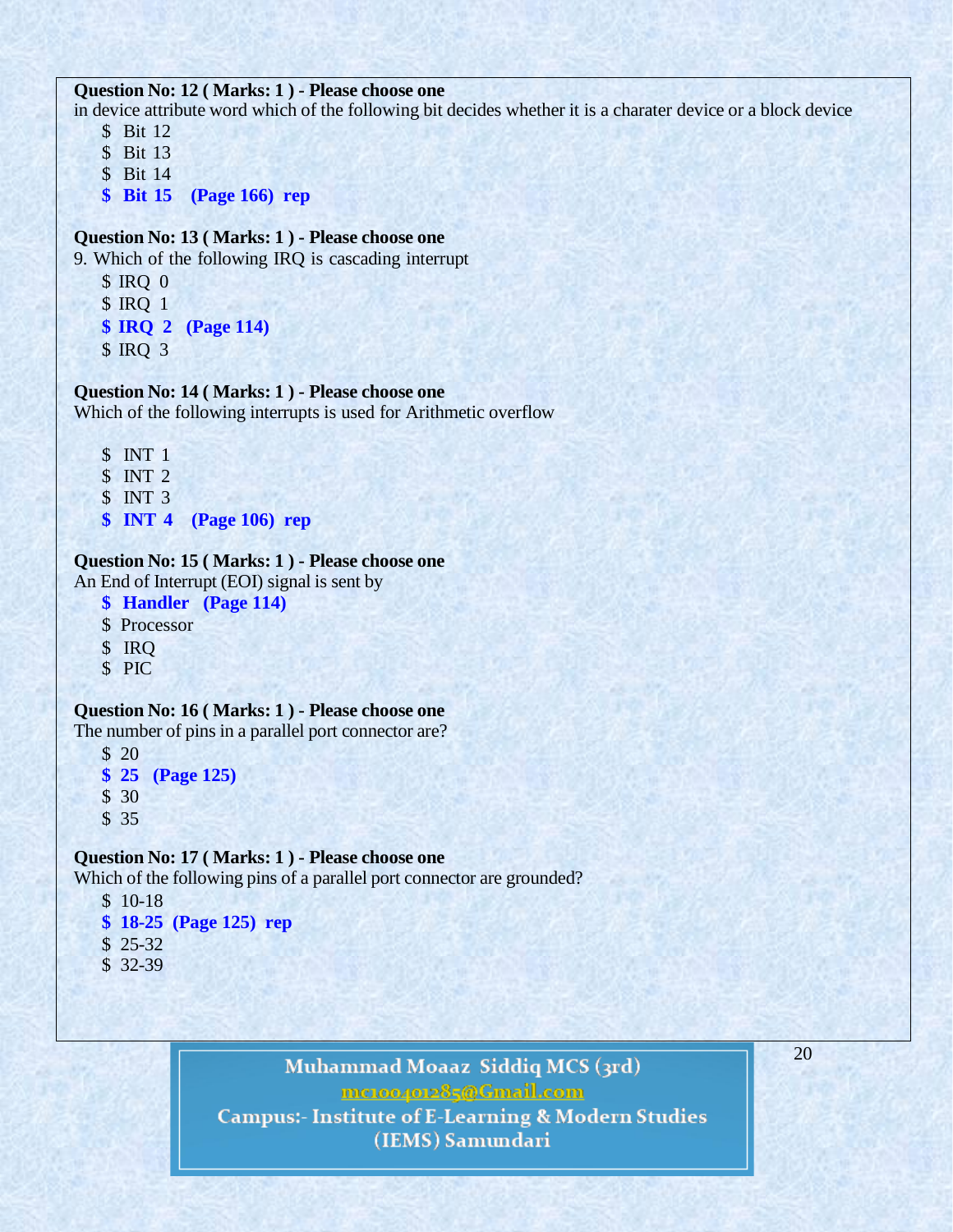### **Question No: 18 ( Marks: 1 ) - Please choose one**

In NASM an imported symbol is declared with the ............................ while and exported symbol is declared with the............................

- \$ Global directive, External directive
- **\$ External directive, Global directive (Page 189) rep**
- \$ Home Directive, Foreign Directive
- \$ Foreign Directive, Home Directive

#### **FINALTERM EXAMINATION** Fall 2008

# CS401- Computer Architecture and Assembly Language Programming (Session - 1)

#### **Question No: 1 ( Marks: 1 ) - Please choose one**

Which of the following is not true about registers: Their operation is very much like memory Intermediate results may also be stored in registers. They are also called scratch pad ram **None of given options.**

# **Question No: 2 ( Marks: 1 ) - Please choose one**

move [bp], al moves the one byte content of the AL register to the address contained in BP register in the current

**Stack segment (Page 35)** Code segment Data segment Extra segment

#### **Question No: 3 ( Marks: 1 ) - Please choose one**

In a rotate through carry right (RCR) instruction applied on a 16 bit word effectively there is

16 bits rotation 1 bit rotation **17 bits rotation (Page 53)** 8 bits rotation

# **Question No: 4 ( Marks: 1 ) - Please choose one**

The 8088 stack works on **Word sized elements (Page 68)**

Byte sized elements

Muhammad Moaaz Siddiq MCS (3rd) mcroopor25@Gmail.com **Campus:- Institute of E-Learning & Modern Studies** (IEMS) Samundari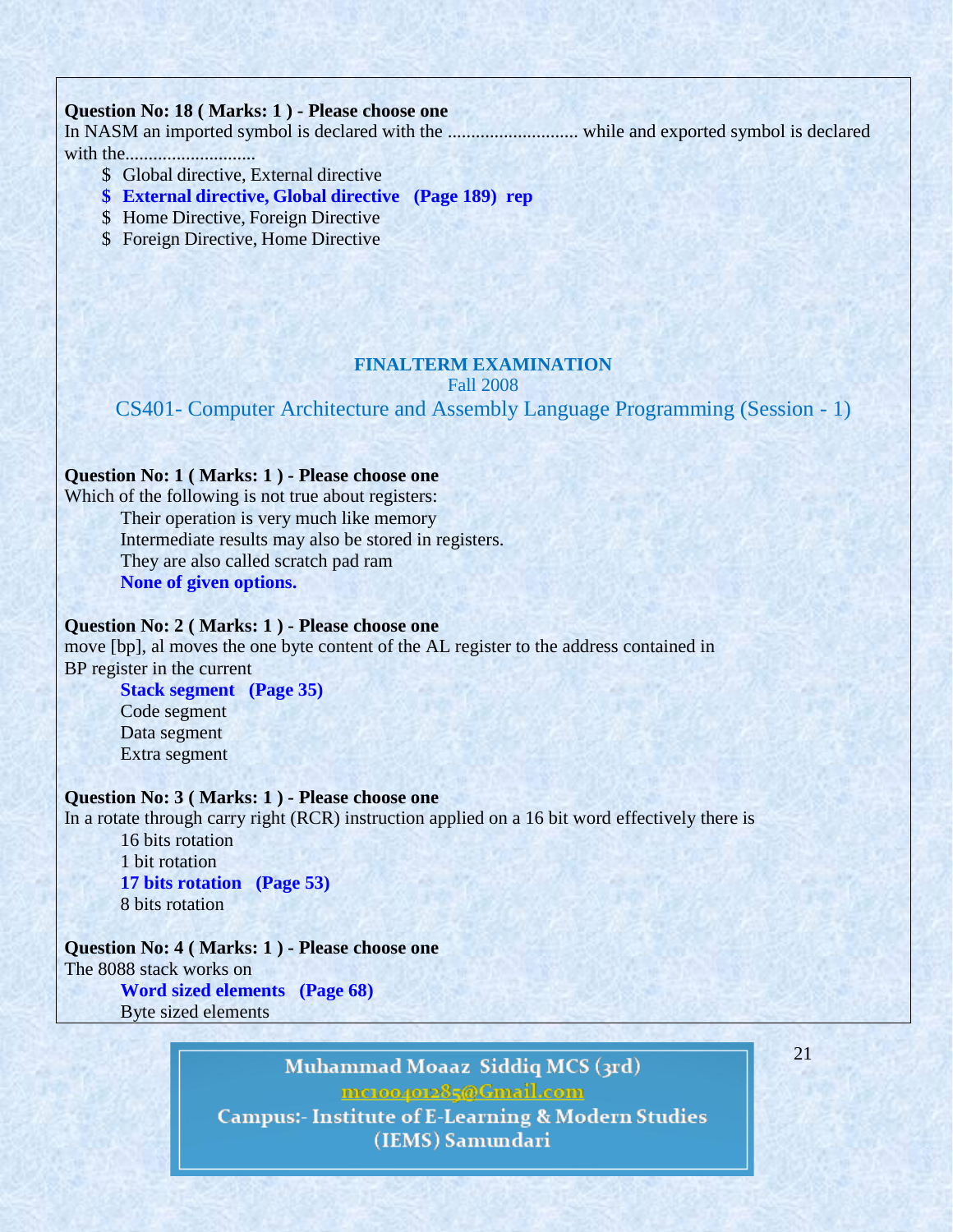Double sized element Nible sized element

**Question No: 5 ( Marks: 1 ) - Please choose one**

An 8 x 16 font is stored in \_\_\_\_\_\_\_\_\_\_\_\_\_\_ bytes. 2 4 8

**16 (Page 150) rep**

**Question No: 6 ( Marks: 1 ) - Please choose one**

INT 10 is used for services. RAM Disk **BIOS video (Page 149)** DOS video

Question No: 7 ( Marks: 1 ) - Please choose one Priority of IRQ 0 interrupt is

> medium high **highest (Page 114) rep l**ow

## **Question No: 8 ( Marks: 1 ) - Please choose one**

Threads can have function calls, parameters and \_\_\_\_\_\_\_\_\_\_\_ variables.

global **local (Page 141) rep** legal illegal

# **Question No: 9 ( Marks: 1 ) - Please choose one**

How many prevalent calling conventions do exist

```
1
2 (Page 187) rep
3
4
```
# **Question No: 10 ( Marks: 1 ) - Please choose one**

In 9pin DB 9 DSR is assigned on pin number

5 **6 (Page 171) rep** 7

4

Muhammad Moaaz Siddiq MCS (3rd) mctoo4ot285@Gmail.com

**Campus:- Institute of E-Learning & Modern Studies** (IEMS) Samundari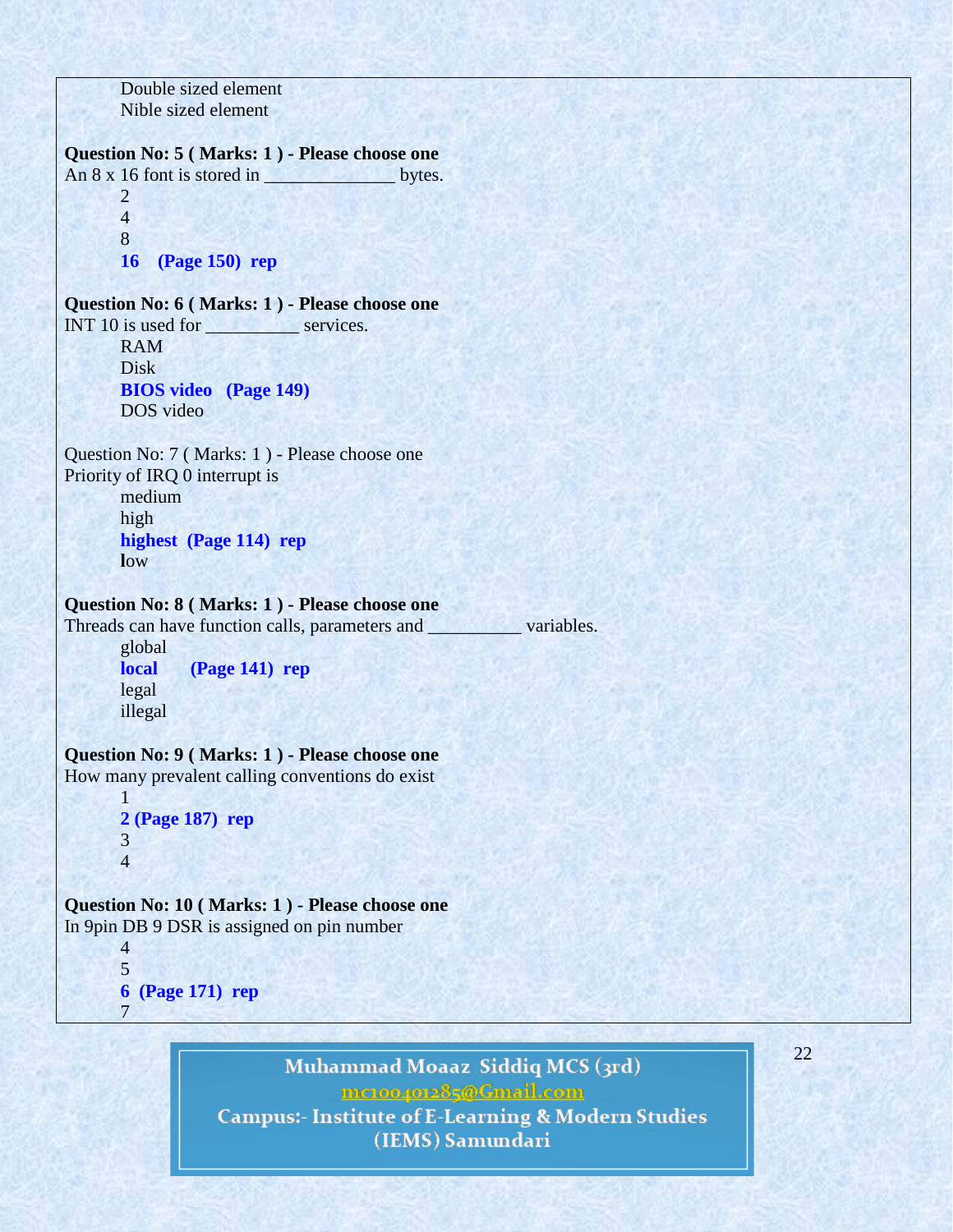```
Question No: 11 ( Marks: 1 ) - Please choose one
In 9pin DB 9 CTS is assigned on pin number
       6
       7
      8 (Page 171) rep
       9
Question No: 12 ( Marks: 1 ) - Please choose one
In 9pin DB 9 CD is assigned on pin number
       1 (Page 171) rep
       2
       3
       4
Question No: 13 ( Marks: 1 ) - Please choose one
In 9pin DB 9 RD is assigned on pin number
       1
      2 (Page 171)
       3
      4
Question No: 14 ( Marks: 1 ) - Please choose one
in device attribute word which of the following bit decides whether it is a character device or a block device
      Bit 12
      Bit 13
      Bit 14
       Bit 15 (Page 166)
Question No: 15 ( Marks: 1 ) - Please choose one
Video services are classified into broad categories
       2 (Page 149)
       3
       4
       5
Question No: 16 ( Marks: 1 ) - Please choose one
In STOSB instruction, when DF is clear, SI is
       Incremented by 1 (Page 92) rep
      Incremented by 2
      Decremented by 1
       Decremented by 2
```
23

Muhammad Moaaz Siddiq MCS (3rd) mctoo4ot285@Gmail.com **Campus:- Institute of E-Learning & Modern Studies** (IEMS) Samundari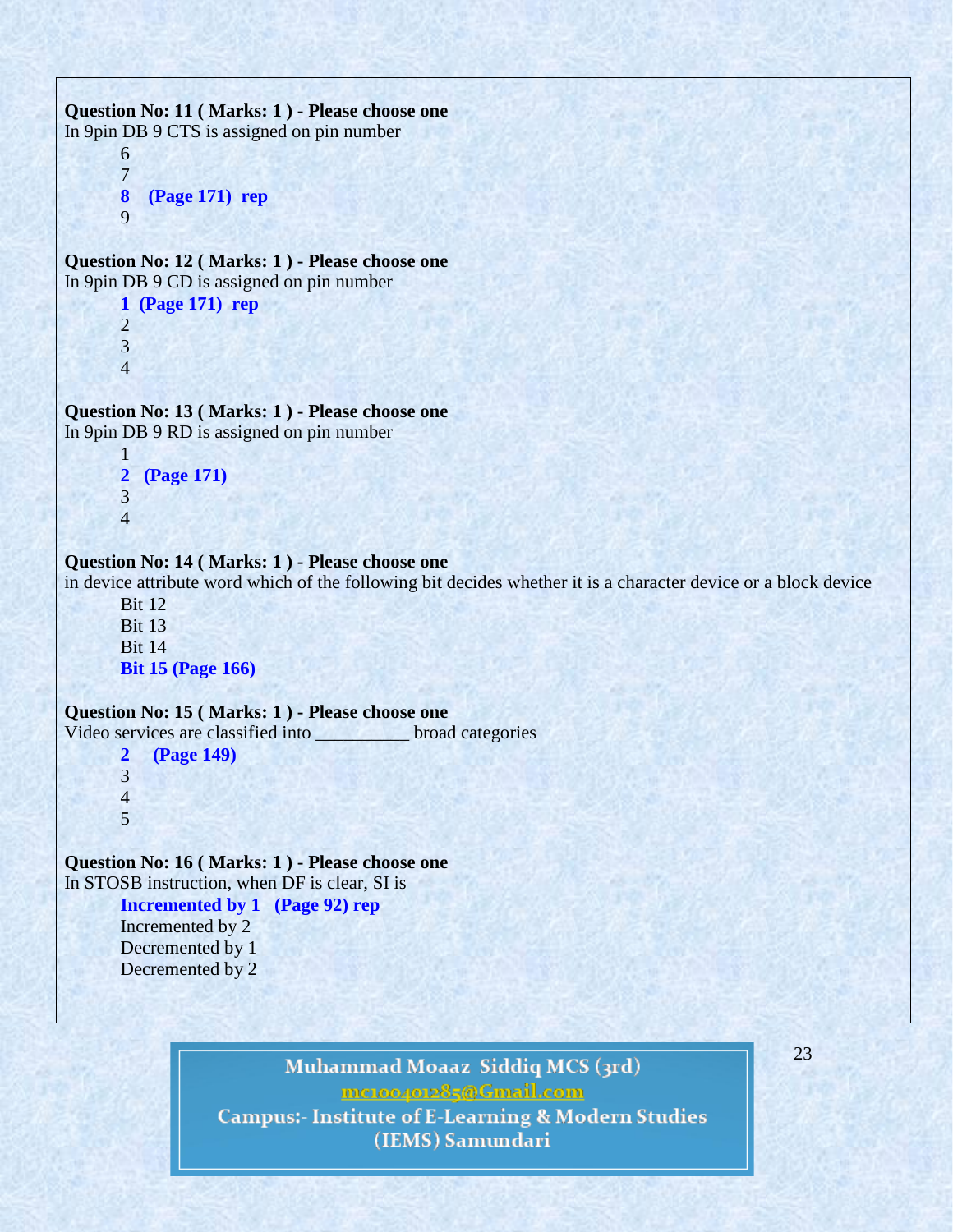#### **Question No: 17 ( Marks: 1 ) - Please choose one**

The process of sending signals back and forth is called

Activity Hand-shaking **Interruption Time clicking**

# **Question No: 18 ( Marks: 1 ) - Please choose one**

Which of the following interrupts is used for Arithmetic Overflow?

INT 1 INT 2 INT 3 **INT 4 (Page 106) rep**

# **Question No: 19 ( Marks: 1 ) - Please choose one**

Which of the following is a special type of interrupt that returns to the same instruction instead of the next instruction?

# **Divide overflow interrupt (Page 107)**

Debug interrupt Arithmetic overflow interrupt Change of sign interrupt

## **Question No: 20 ( Marks: 1 ) - Please choose one**

Which of the following IRQs is derived by a timer device?

**IRQ 0 (Page 114) rep** IRQ 1 IRQ 2 IRQ 3

# **Question No: 21 ( Marks: 1 ) - Please choose one**

Which of the following IRQs is connected to serial port COM 2?

IRQ 0 IRQ 1 IRQ 2 **IRQ 3 (Page 114) rep**

# **Question No: 22 ( Marks: 1 ) - Please choose one**

An End of Interrupt (EOI) signal is sent by

# **Handler (Page 114) rep**

Processor IRQ PIC

> Muhammad Moaaz Siddiq MCS (3rd) mctoo4ot285@Gmail.com **Campus:- Institute of E-Learning & Modern Studies** (IEMS) Samundari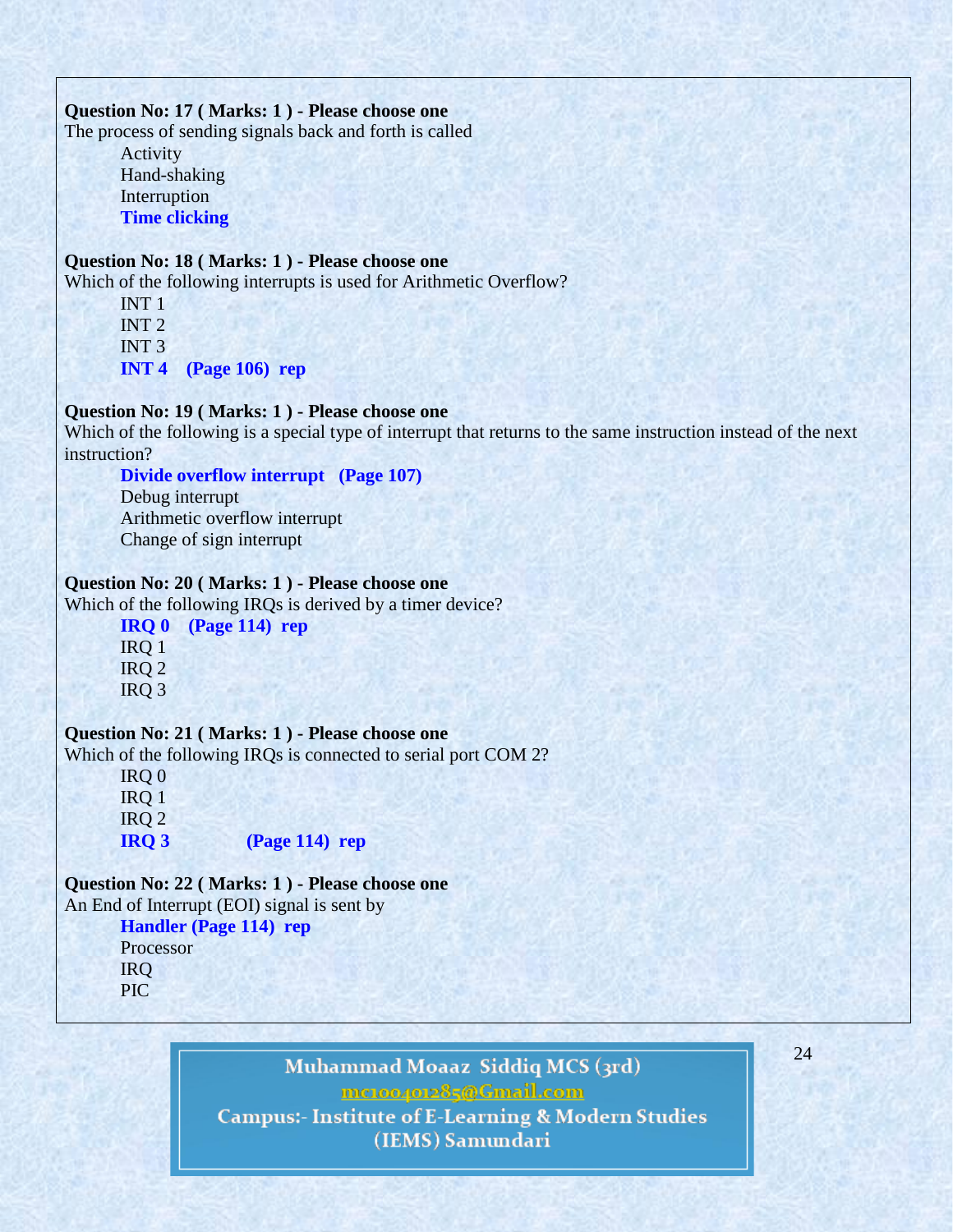```
Question No: 23 ( Marks: 1 ) - Please choose one
The source registers in OUT is
       AL or AX (Page 115) rep
       BL or BX
       CL or CX
       DL or DX
Question No: 24 ( Marks: 1 ) - Please choose one
In programmable interrupt controller which of the following ports is used for selectively enabling or disabling 
interrupts
       19
       20
       21 (Page 115)
       22
Question No: 25 ( Marks: 1 ) - Please choose one
The number of pins in a parallel port connector are?
       20
       25 (Page 125) rep
       30
       35
Question No: 26 ( Marks: 1 ) - Please choose one
Which of the following pins of a parallel port connector are grounded?
       10-18
       18-25 (Page 125) rep
       25-32
       32-39
Question No: 27 ( Marks: 1 ) - Please choose one
If the decimal number "35" is shifted by two bit to left, the new value will be
       35
       70
       140 (00100011 = 35 , 10001100=140)
       17
Question No: 28 ( Marks: 1 ) - Please choose one
A 32bit address register can access upto.......................... of memory so memory access has increased a lot.
       2GB
       4GB (Page 175) rep
       6GB
```
8GB

Muhammad Moaaz Siddiq MCS (3rd) mcroopor25@Gmail.com **Campus:- Institute of E-Learning & Modern Studies** (IEMS) Samundari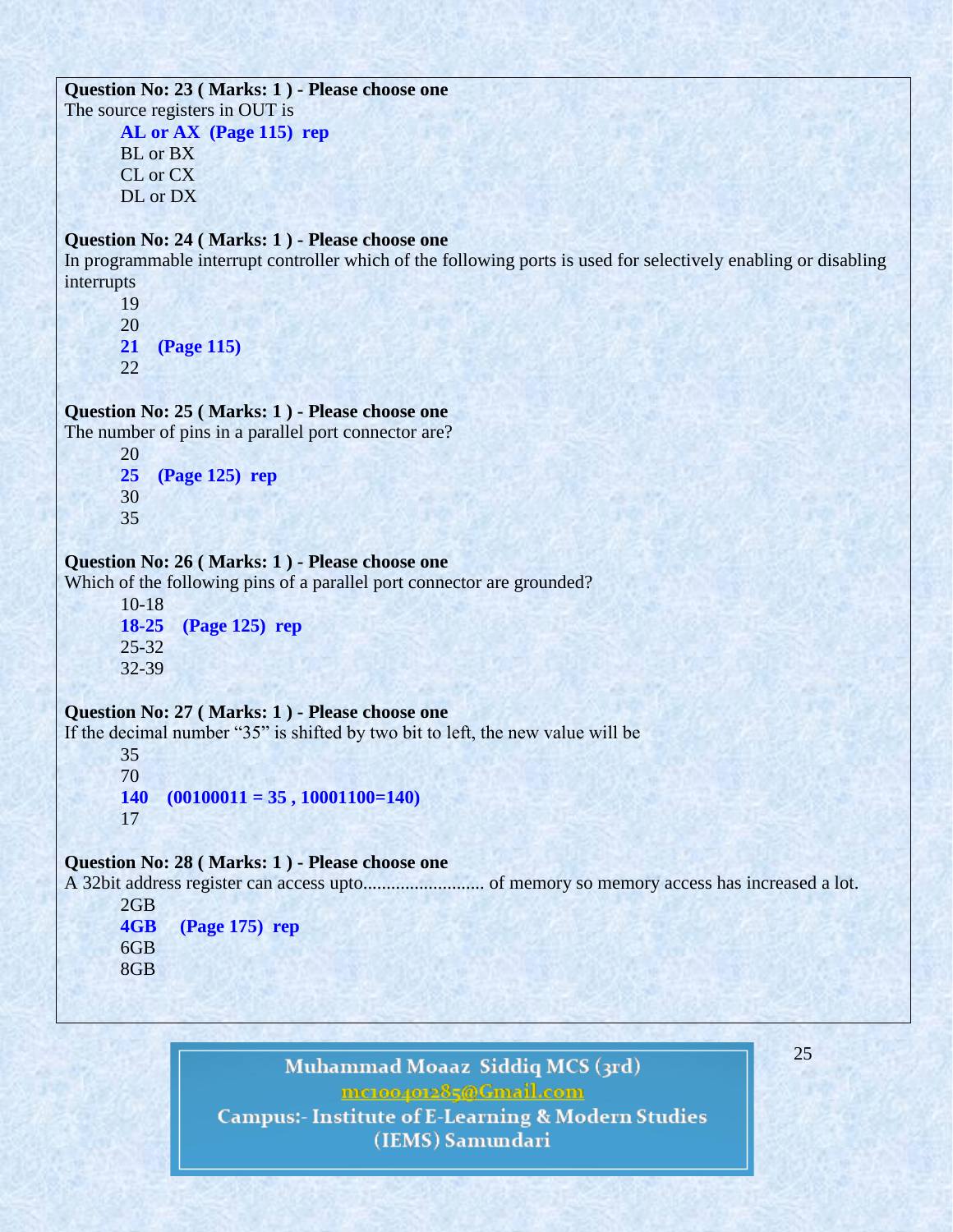### **Question No: 29 ( Marks: 1 ) - Please choose one**

In NASM an imported symbol is declared with the ............................ while and exported symbol is declared with the............................

Global directive, External directive **External directive, Global directive (Page 189) rep** Home Directive, Foreign Directive Foreign Directive, Home Directive

**Question No: 30 ( Marks: 1 ) - Please choose one** Single step interrupt is

Hardware interrupt **Like divide by zero interrupt (Page 133) rep** Like divide by 1 interrupt Software interrupt

# **CS401- Computer Architecture and Assembly Language Programming FINALTERM EXAMINATION Spring 2007**

**Question No: 1 ( Marks: 1 ) - Please choose one** Sun SPARC Processor has a fixed instruction size.

? 16bit

**? 32bit (Page 192) rep**

? 64bit

? 20bit

## **Question No: 2 ( Marks: 1 ) - Please choose one**

When the subprogram finishes, the retrieves the return address from the stack and transfers control to that location.

**? RET instruction [Click here for detail](http://www.csi.ucd.ie/staff/jcarthy/home/alp/alp5.html)** ? CALL instruction ? POP instruction ? Jump instruction

**Question No: 3 ( Marks: 1 ) - Please choose one**

A 32 bit address register can access upto \_\_\_\_\_\_\_\_\_\_ of memory. ? 1 GB ? 6 GB **? 4 GB (Page 175) rep** ? 2 GB

> Muhammad Moaaz Siddiq MCS (3rd) mctoo4ot285@Gmail.com **Campus:- Institute of E-Learning & Modern Studies** (IEMS) Samundari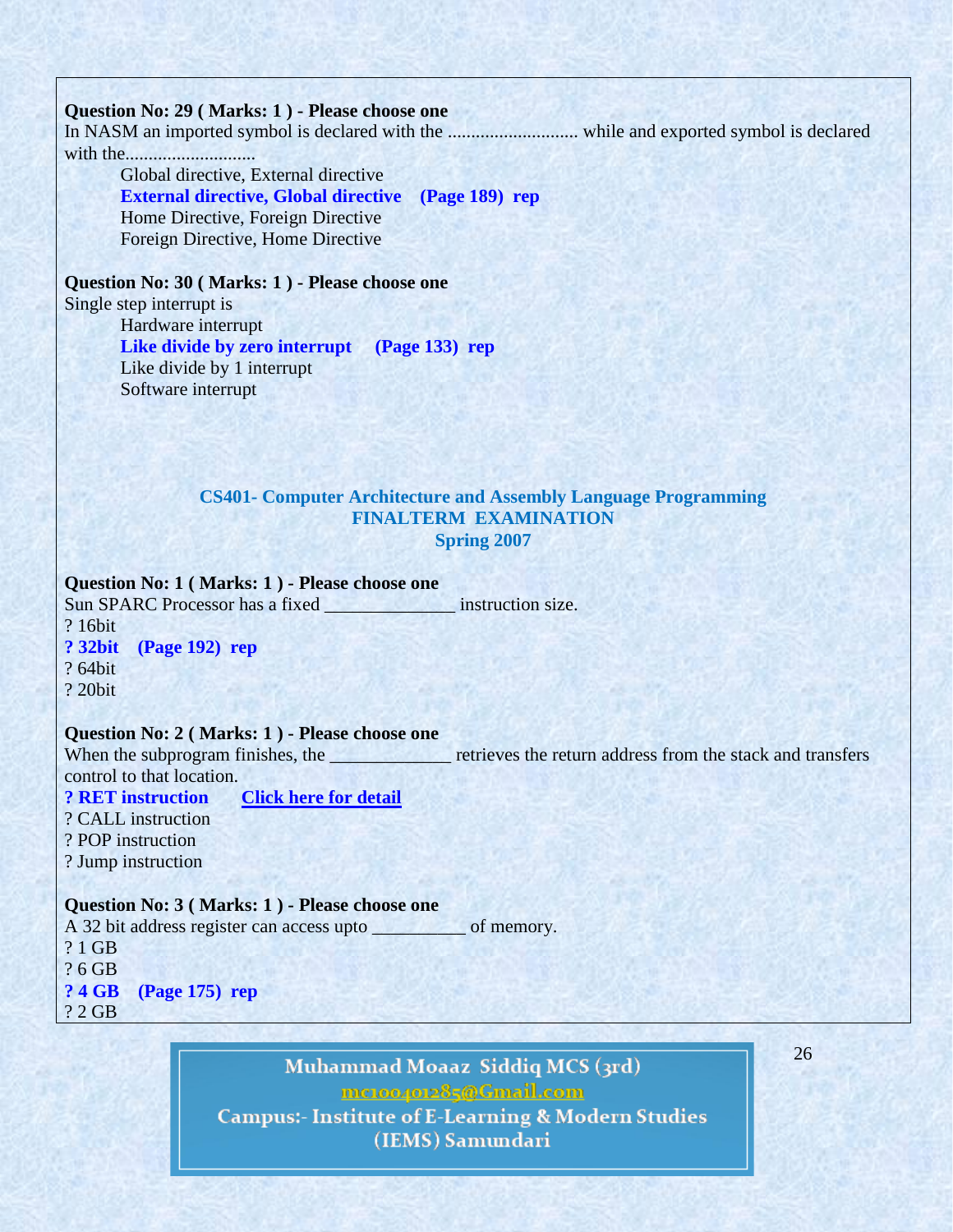#### **Question No: 4 ( Marks: 1 ) - Please choose one**

The value of a segment register when the processor is running under protected mode is called

**? segment descriptor** ? segment selector ? global descriptor table ? protected register

### **Question No: 5 ( Marks: 1 ) - Please choose one**

FS and FS and GS are two \_\_\_\_\_\_\_\_\_\_\_\_\_\_\_\_\_\_\_ in protected mode. ? segment registers **? segment selectors (Page 175)** ? stack pointers

? register pointers

#### **Question No: 6 ( Marks: 1 ) - Please choose one**

IRQ 0 interrupt have \_\_\_\_\_\_\_\_\_\_\_\_\_\_\_ priority ? low ? medium **? highest (Page 114) rep** ? lowest

## **Question No: 7 ( Marks: 1 ) - Please choose one**

IDT stands for \_\_\_\_\_\_\_\_\_\_\_\_\_\_\_\_\_\_\_\_\_\_. **? interrupt descriptor table (Page 182)** ? individual descriptor table ? inline data table ? interrupt descriptor table

### **Question No: 8 ( Marks: 1 ) - Please choose one**

Every bit of line status in serial port conveys \_\_\_\_\_\_\_\_\_\_\_\_\_\_\_\_\_ information. **? different (Page 171)** ? same ? partial

? full

#### **Question No: 9 ( Marks: 1 ) - Please choose one**

There are total bytes in a standard floppy disk. ? 1444k **? 1440k (Page 155)** ? 1280k ? 2480k

# Muhammad Moaaz Siddiq MCS (3rd) mctoo4ot285@Gmail.com **Campus:- Institute of E-Learning & Modern Studies**

(IEMS) Samundari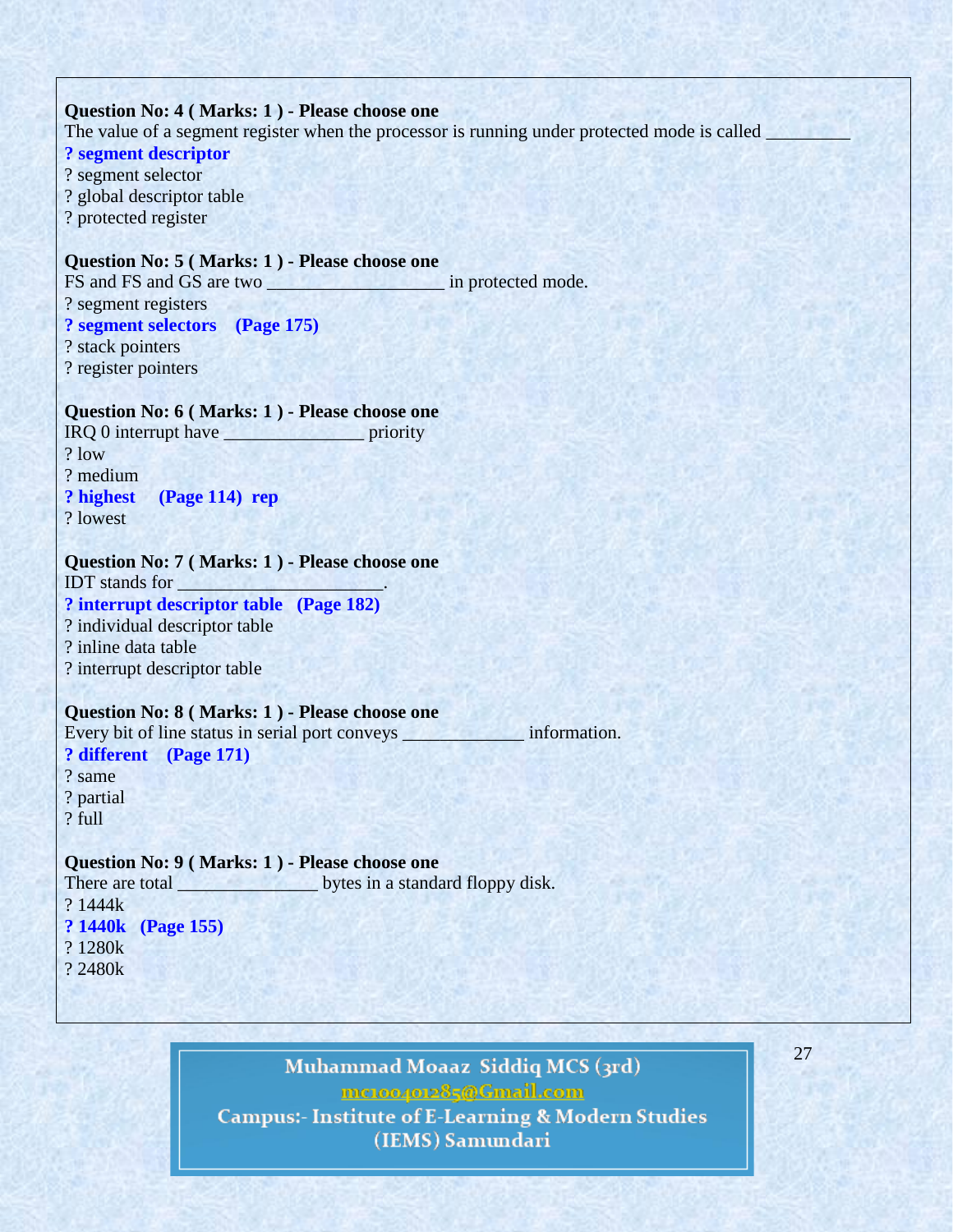# **Question No: 10 ( Marks: 1 ) - Please choose one** An 8x16 font is stored in bytes. ? 8 **? 16 (Page 150) rep** ? 4 ? 20

# **Cs401 – Quiz No.3 (June 2012)**

#### **Question No: 1( Marks: 1 )**

Memory address space is selected when which of the following instructions is given to the processor?s Select correct option:

**MOV (page 115)** DEC IN ADD

### **Question No: 2( Marks: 1 )**

PCB stands for? Select correct option: **Process Control Block (Page 140)** Process Clearing Block Programmable Counter Block Programs Control Block

#### **Question No: 3( Marks: 1 )**

The input frequency of the programmable interval timer (PIT) is **Fixed (Page 122)** Depends on processor clock Variable Depends on hardware attached

**Question No: 4( Marks: 1 )** Programmable interrupt controller has two ports 20 and 21. Port 20 is the control port while port 21 is.......... **The Interrupt mask register (Page 115)** Interrupt port

Output port Input port

# Muhammad Moaaz Siddiq MCS (3rd) mctoo4ot285@Gmail.com **Campus:- Institute of E-Learning & Modern Studies** (IEMS) Samundari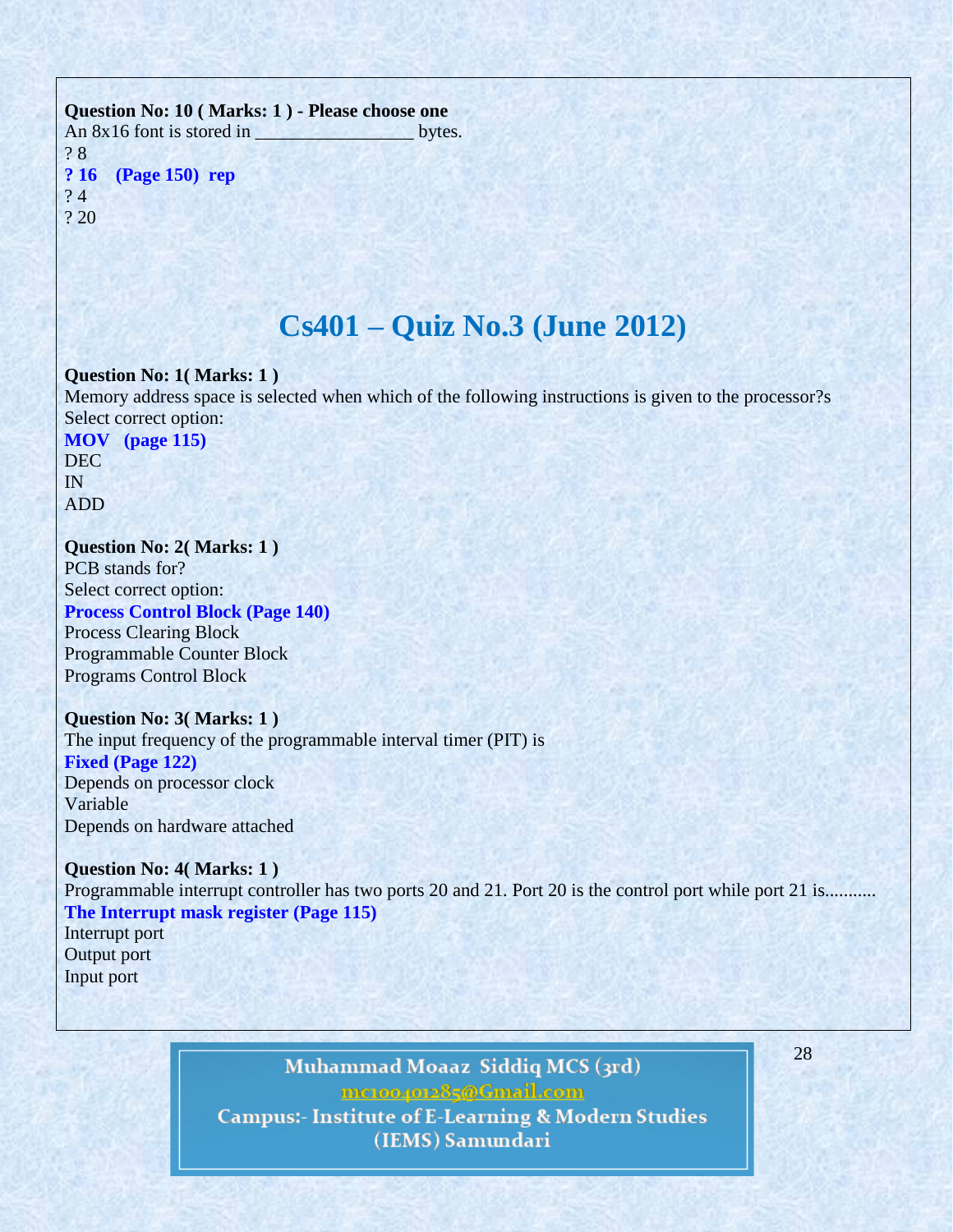# **Question No: 5( Marks: 1 )** The time interval between two timer ticks is ? 40ms 45ms 50ms **55ms (Page 122) Question No: 6( Marks: 1 )** Which of the following interrupts is used for saving and restoring the registers INT6 Int7 **Int8 (Page 141)** Int0 . **Question No: 7( Marks: 1 )** In programmable interrupt controller which of the following ports is referred as a interrupt mask register? 19 20 **21 (Page 115)** 22

# **Question No: 8( Marks: 1 )**

The programmable interval timer (PIT) has input frequency of **1.193MHZ (Page 122)** 2.192MHZ 3.196MHZ 4.198MHZ

# **Question No: 9( Marks: 1 )** Peripheral address space is selected when which of the following instructions is given to the processor? MOV **IN (Page 155)** Add

**Out** 

**Question No: 10( Marks: 1 )** Direction flag, the interrupt flag, and the trap flag are used for mathematical operations **not used for mathematical operations (Page 133)** status flags not status flags

# Muhammad Moaaz Siddiq MCS (3rd) mctoo4ot285@Gmail.com **Campus:- Institute of E-Learning & Modern Studies** (IEMS) Samundari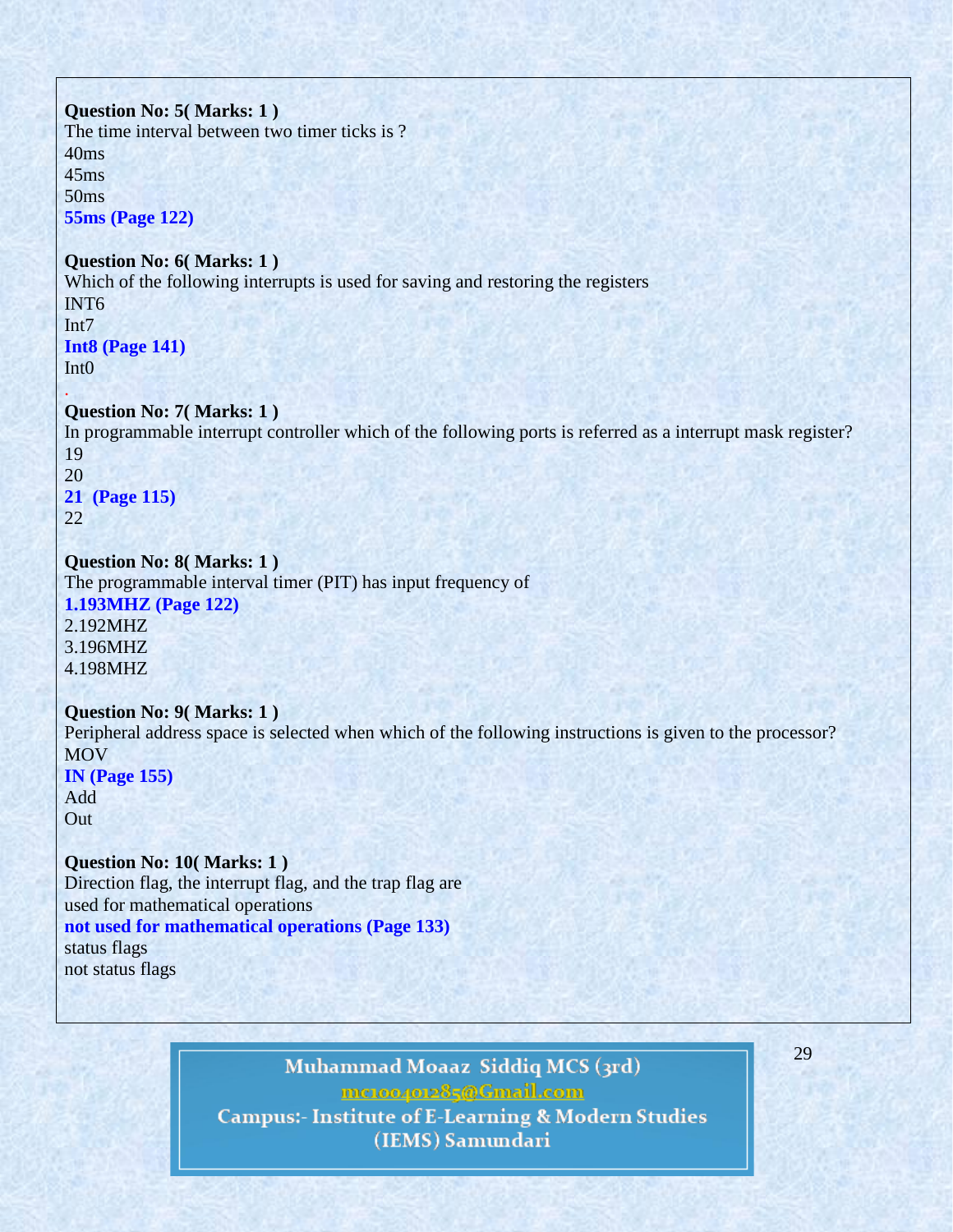# **Cs401 – Quiz No.3 (June 2012)**

#### **Question No: 1( Marks: 1 )**

The space where all the registers of a task are stored is called the **control block (Page 140)** process control block stack memory

#### **Question No: 2( Marks: 1 )**

Which of the following interrupt is of highest priority interrupt? Select correct option: Key board interrupt **Timer interrupt (Page 122)** INT 2 INT 3

# **Question No: 3( Marks: 1 )** The instruction used to read a character from the keyboard port is **in al, 0x60 (Page 125)**

out al, 0x60 in al, 0x80 out al, 0x80

# **Question No: 4( Marks: 1 )**

Each thread can have their own execution area **stack (Page 141)**

# memory array

**Question No: 5( Marks: 1 )** All the registers & stack are saved in Multitasking multi-processing function call BIOS

# Muhammad Moaaz Siddiq MCS (3rd) metoopote85@Cmail.com **Campus:- Institute of E-Learning & Modern Studies**

30

(IEMS) Samundari